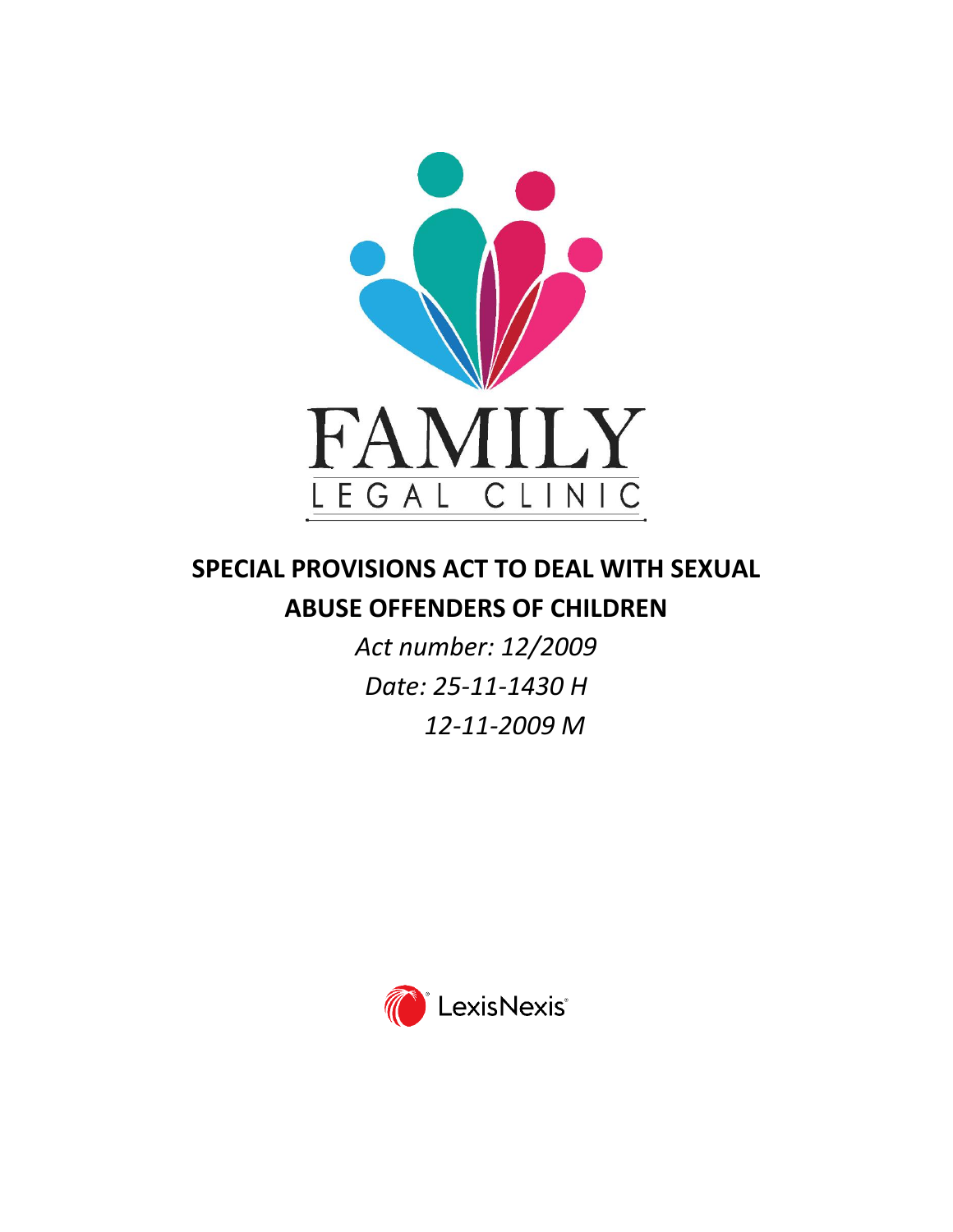

*Act number: 12/2009 Date: 25-11-1430 H 12-11-2009 M*

#### **SPECIAL PROVISIONS ACT TO DEAL WITH SEXUAL ABUSE OFFENDERS OF CHILDREN**

#### **PART 1**

#### **INTRODUCTION AND PURPOSE**

- *Introduction and short title* **1.** (a) This Act sets out special provisions to deal with detention of child sex abusers during investigation and trial and monitoring of abusers through a particular mechanism following their release from detention, and provision of a lower standard to allow evidence by the court, and to provide for procedures to award damages suffered by children as a result of sexual abuse.
	- (b) This Act shall be cited as the "Special Provisions Act to deal with Sexual Abuse Offenders of Children".
- *Purpose* **2.** This Act intends to achieve the following objectives:
	- (a) protection of children within the society from persons who could cause them harm and, to maintain that protection by detaining child sex abusers under custody during investigation and trial stages and monitoring of offenders under a particular monitoring mechanism even after they have served their sentences;
	- (b) control and monitoring in a continued manner, of child sex offenders by the State;
	- (c) provision of a lower standard to allow evidence by the court and allowing new forms of evidence to be admitted as proof of sexual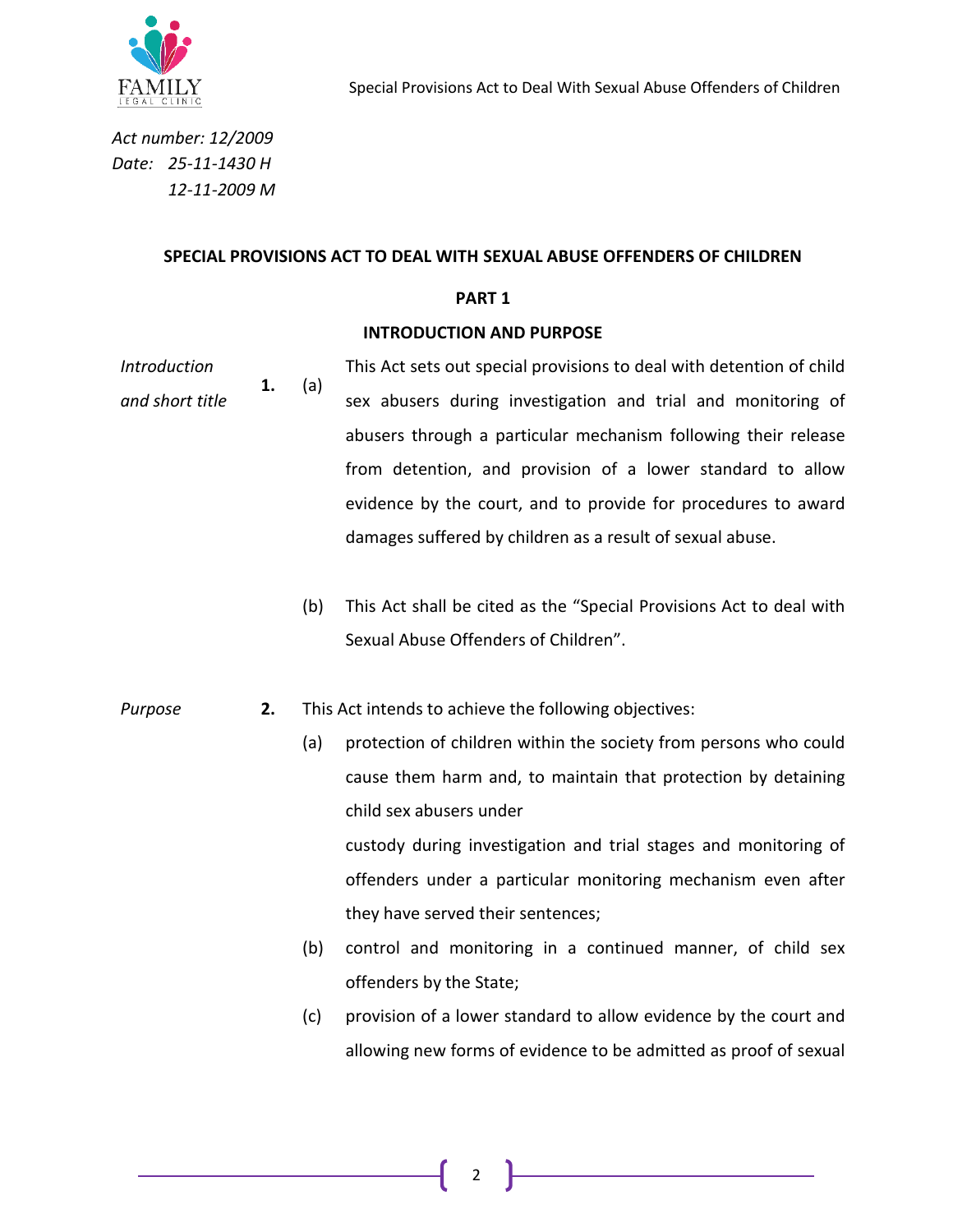

abuse of children, in addition to the types of evidence admissible in court;

- (d) provide for severe punishment to sexual abusers of children and those who aid and abet in the commission of such acts;
- (e) enable recovery of compensation for injuries suffered by children due to sexual abuse;
- (f) cause the identity of sexual abusers of children to be known to the public;
- (g) ensure that children are not asked to demonstrate in the court through actions, or by other means, the manner in which the abuse was carried out or committed.

# **PART 2**

# **OFFENCES DEFINED**

*Sexual act with a child* **3.** (a) A person commits an offence if he touches a child's body with a sexual intent.

- (b) For the purpose of this section, touching with a sexual intent shall mean the act of touching in any one of the following manners:
	- (1) touching any of the child's genitals, other sexual organs, or any other part of the body which may be construed as one from which one may experience sexual gratification;
	- (2) touching directly with one's own hand or using an object.
- (c) A person found guilty of the offence prescribed in subsection (a) of this section shall be punished with imprisonment for a period between 10 years and 14 years.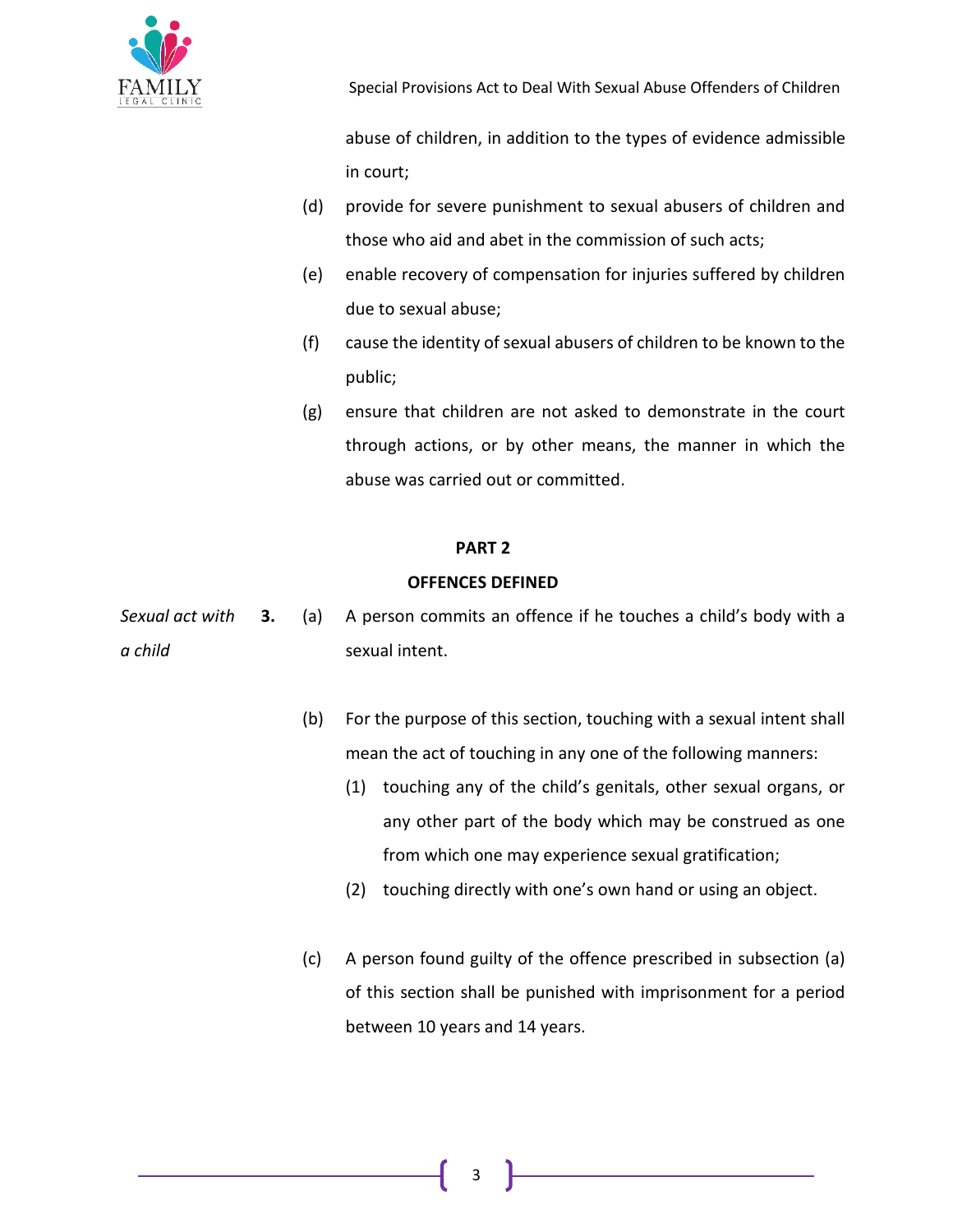

*Engaging a child in a sexual act*

- **4.** (a) A person commits an offence where he causes a child to engage in a sexual activity.
	- (b) The offence prescribed in subsection (a) of this section shall be punishable with imprisonment for a period between 10 years and 14 years.
- *Commission of a sexual act in the presence of a child* **5.** (a) A person commits an offence if he intentionally performs a sexual act in the presence of a child, or in a manner that is visible to a child, or with the intention of exhibiting it to a child, or with the knowledge that it would be visible to a child.
	- (b) The offence prescribed in subsection (a) of this section shall be punishable with imprisonment for a period between 7 years and 10 years.
- *Forcing a child to witness a sexual act* **6.** (a) A person commits an offence if he forces a child to watch a sexual act being performed, listen to such an act being performed, or shows an image, photograph, film or a scene in a film which shows a sexual act being performed.
	- (b) The offence prescribed in subsection (a) of this section shall be punishable with imprisonment for a period between 7 years and 10 years.
- *Sexual offences committed by children* **7.** (a) Irrespective of the fact that he is a child, commission by a person of any of the acts prescribed in sections 3, 4, 5 and 6 of this Act is an offence.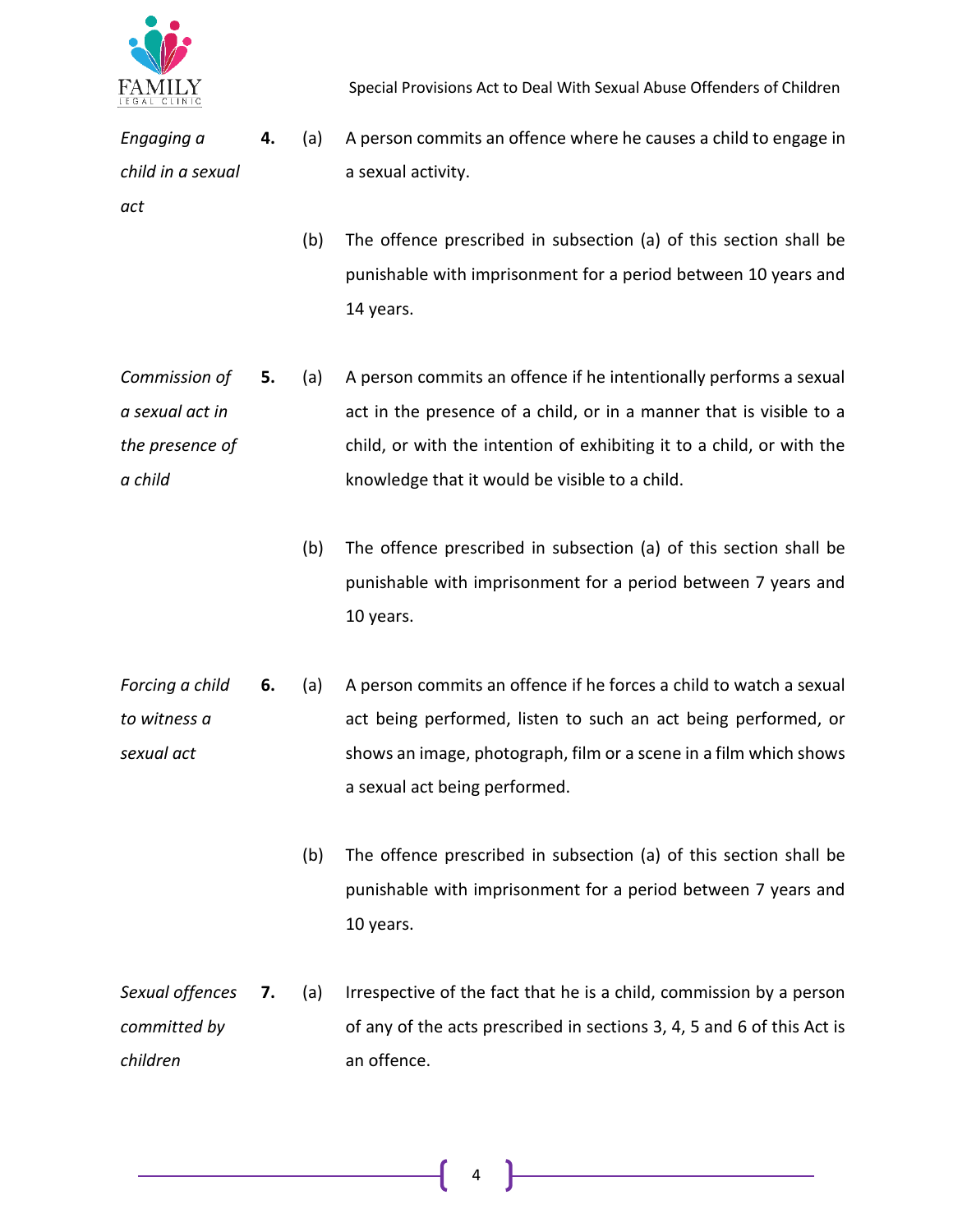

(b) Where a child referred to in subsection (a) of this section has attained 13 years of age, such a child's punishment shall be detention for a period not exceeding 5 years in a place suitable for detention of children. If the child has not attained 13 years of age at the time of commission of the offence, the parents of the child shall be bonded with the child's care and child shall be placed under house arrest for a period not exceeding 5 years.

*Aiding and abetting the commission of a sexual act by a*  **8.** (a) A person commits an offence if he intentionally plans, or aids, or facilitates, or arranges, or enables or abets in making a child commit any of the acts prescribed in sections 3, 4, 5 and 6 of this Act.

(b) The offence prescribed in subsection (a) of this section shall be punishable with imprisonment for a period between 7 years and 10 years.

*Sexual act by a person in a*  **9.** (a) A person commits an offence if he performs a sexual act with a child while in a position that requires the child to trust him.

*position of trust*

*child*

- (b) The offence prescribed in subsection (a) of this section shall be punishable with imprisonment for a period between 15 years and 18 years.
- *Causing a child to perform a sexual act while*  **10.** (a) A person commits an offence if he causes a child to perform a sexual act while he is in a position that requires the child to trust him.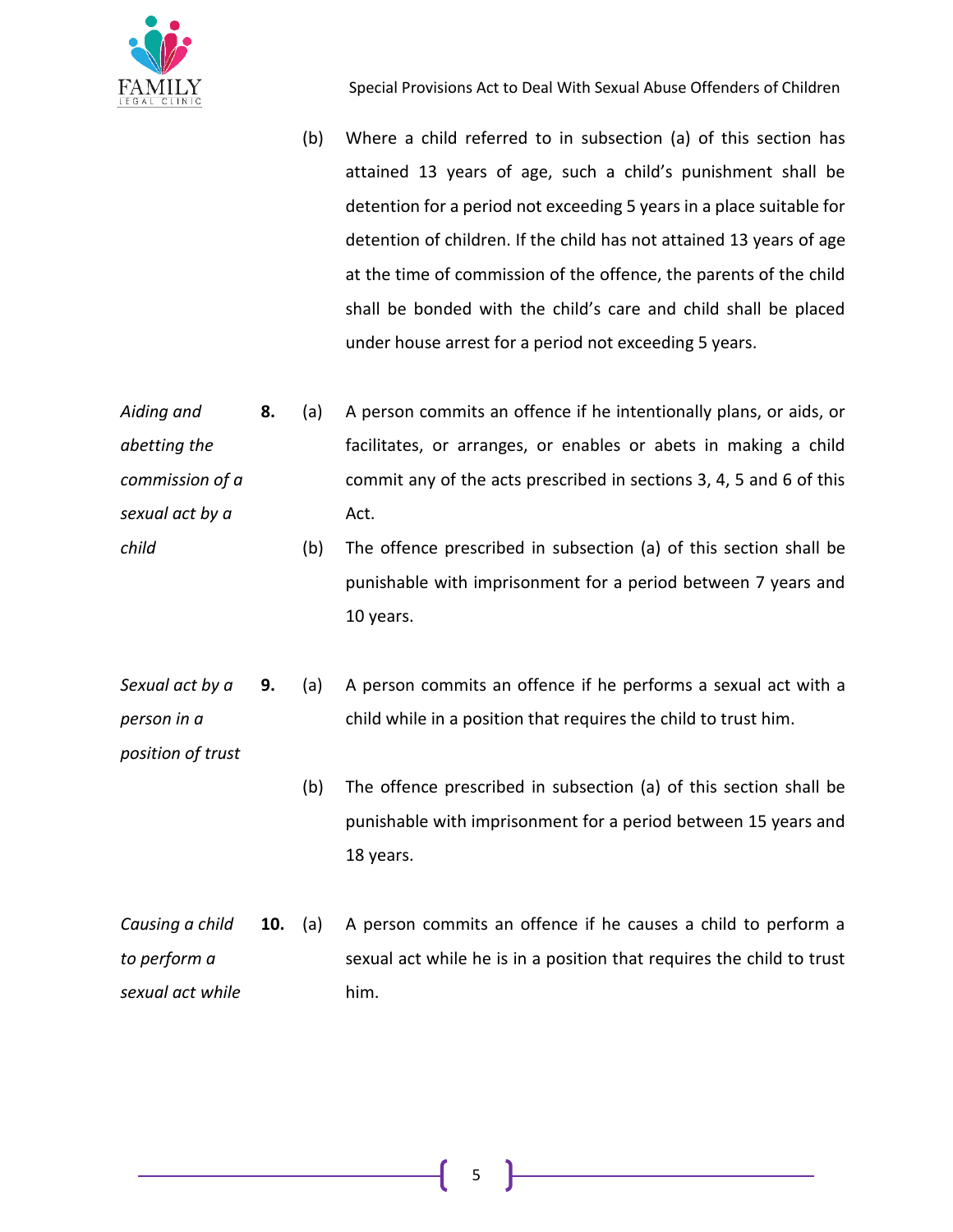

- *in a position of trust* (b) The offence prescribed in subsection (a) of this section shall be punishable with imprisonment for a period between 15 years and 18 years.
- *Sexual act in the presence of a child, while in*  **11.** (a) A person commits an offence if he performs a sexual act in the presence of, and with the intent of exhibiting it to a child, while he is in a position that requires the child to trust him.
- *a position of trust*
	- (b) The offence prescribed in subsection (a) of this section shall be punishable with imprisonment for a period between 15 years and 18 years.
- *Causing a child to witness a sexual act while in a position of trust* **12.** (a) A person commits an offence if he, being in a position that requires the child to trust him, causes a child to watch a sexual act being performed by persons, or forces the child to watch the act, or performs the act with the intention of exhibiting it to the child, or performs the act with the knowledge that the child is or may be watching, or forces the child to go to or enter a place with the knowledge that sexual acts are being performed in that place.
	- (b) The offence prescribed in subsection (a) of this section shall be punishable with imprisonment for a period between 15 years and 18 years.
- *Positions of trust* **13.** For the purpose of this Act, if the following relationships exist between a person and a child, that person shall be deemed to be in a position that requires the child to trust him:
	- (a) any one of the parents of the child;
	- (b) any one among the child's legal guardians;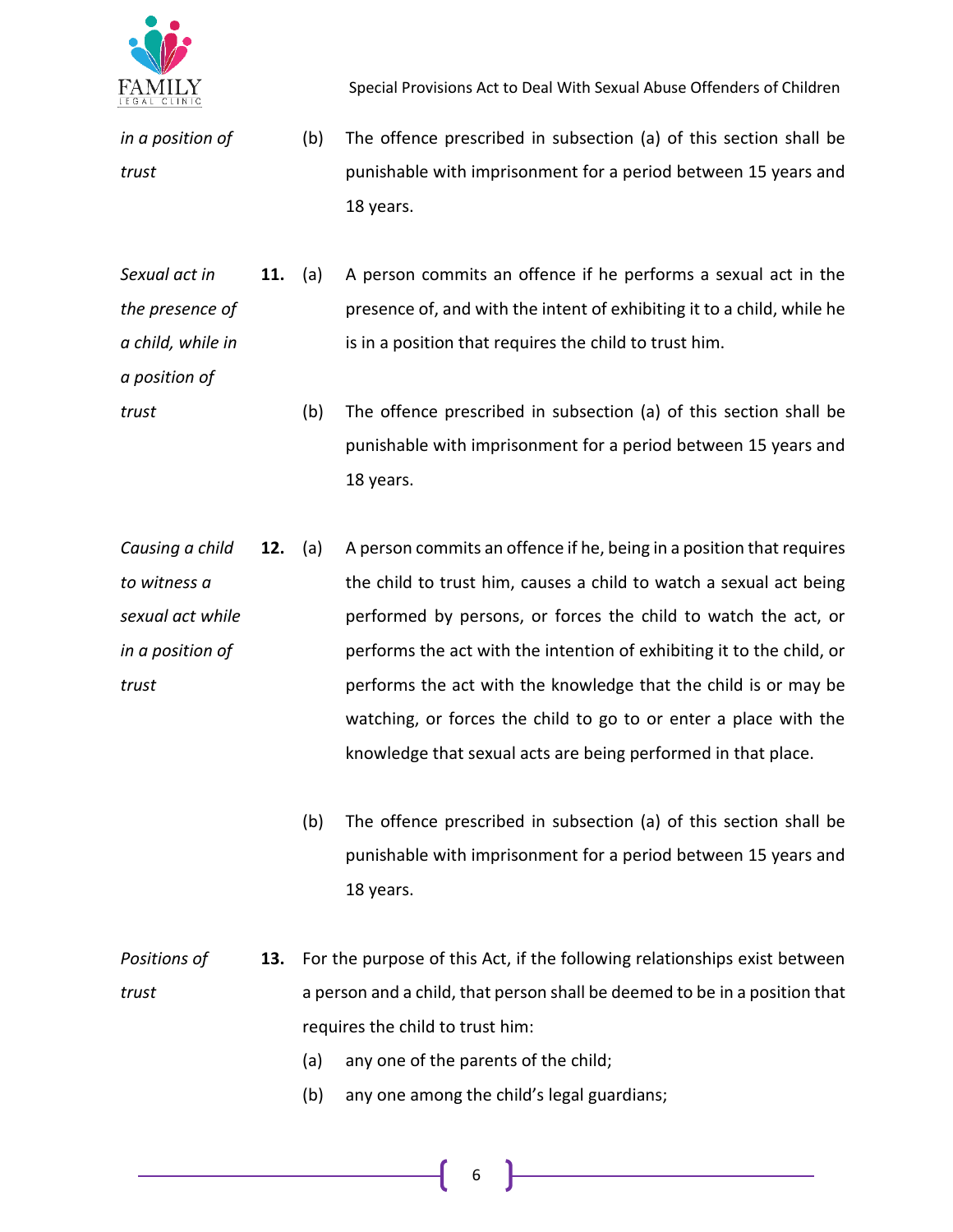

- (c) any one among the child's guardians;
- (d) a person within prohibited degrees of marriage under the religion of Islam;
- (e) any one among persons who provide care or services to a child as required under a law;
- (f) a person who looks after a detention centre for children detained under a conviction or pending an investigation;
- (g) a person of the house where a child is kept;
- (h) a person from a hospital, clinic, a facility which provides services for children such as childcare houses;
- (i) a person of the house where the child resides;
- (j) a person from the institution where a child obtains education;
- (k) a person from the place of a child's employment or where a child obtains work experience;
- (l) a person in a position that requires him to give advice and guidance to a child;
- (m) a person entrusted with care of a child.
- *Exception of marriage* **14.** Acts that can be considered sexual offences under this Act shall not be deemed an offence when carried out with a child with whom a person has entered into marital relations in accordance with the principles of Islamic.
- *Sexual act with a family*  **15.** (a) A person commits an offence if he performs a sexual act with a child who is a family member.

*member*

(b) The offence prescribed in subsection (a) of this section shall be punishable with imprisonment for a period between 20 years and 25 years.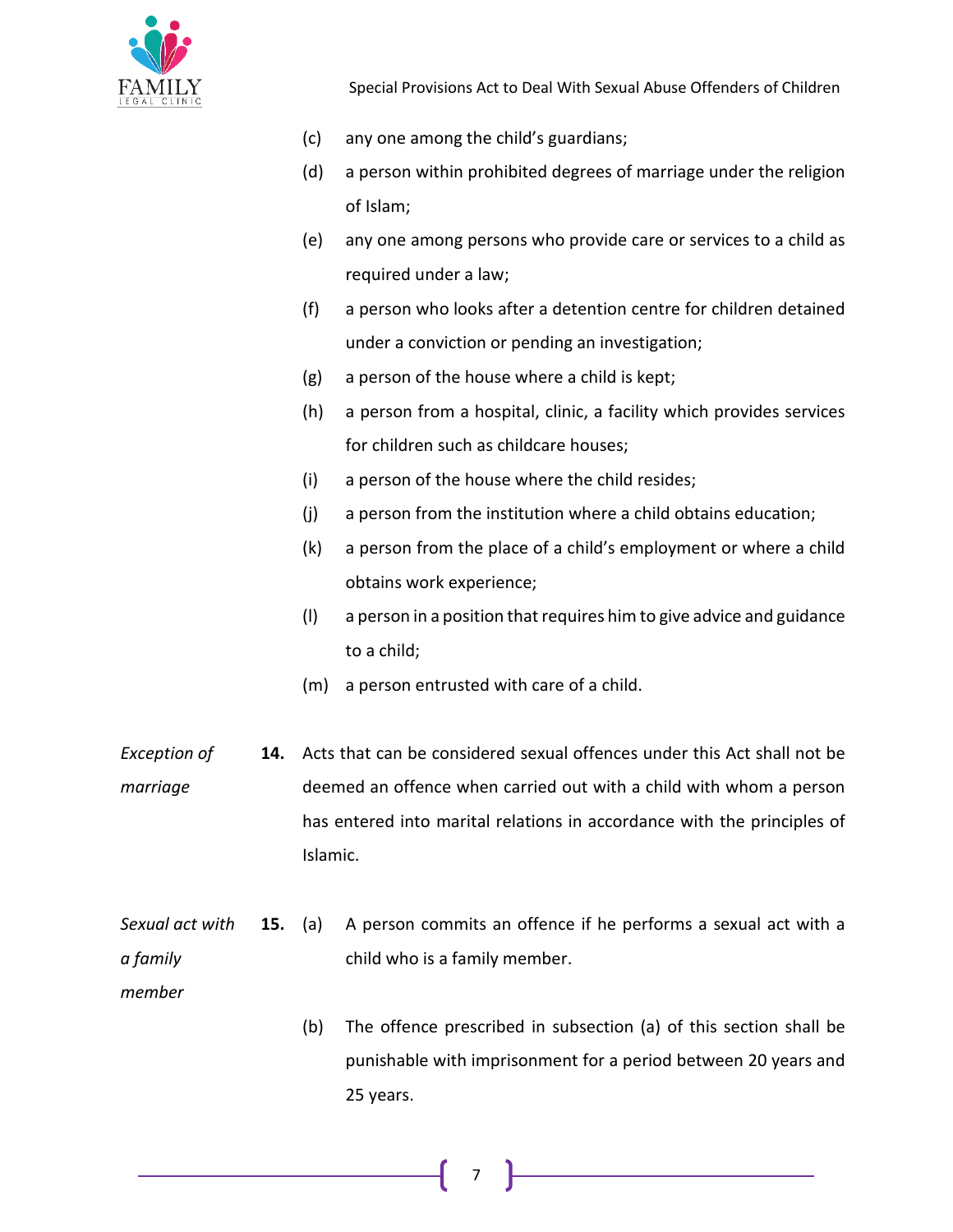

| A family         | 16.            | (a) | It is an offence for a family member of a child to abet the child to |
|------------------|----------------|-----|----------------------------------------------------------------------|
| member           |                |     | perform a sexual act.                                                |
| abetting a child |                |     |                                                                      |
| to perform a     |                | (b) | The offence prescribed in subsection (a) of this section shall be    |
| sexual act       |                |     | punishable with imprisonment for a period between 20 years and       |
|                  |                |     | 25 years.                                                            |
|                  |                |     |                                                                      |
| Sexual act with  | <b>17.</b> (a) |     | A person commits an offence if he performs a sexual act with a       |
| a child for a    |                |     | child in return for a payment, or if he leads the child to believe   |
| payment          |                |     | prior to the act that the child will be paid for it.                 |

- (b) The offence prescribed in subsection (a) of this section shall be punishable with imprisonment for a period between 15 years and 21 years.
- (c) For the purpose of this section, "payment" shall mean a financial or monetary consideration. Or the discharge on behalf of the child, an obligation of the child to make a payment. Or purchase of goods that the child desires, or the discharge on behalf of the child an obligation of the child to pay for services, or a gift of money or something that has the value thereof.

*Child prostitution and child pornography* **18.** (a) A person commits an offence, if he intentionally causes child prostitution, or involves a child in the creation of pornography or creates pornographic material where a child's sexual organ can openly be seen.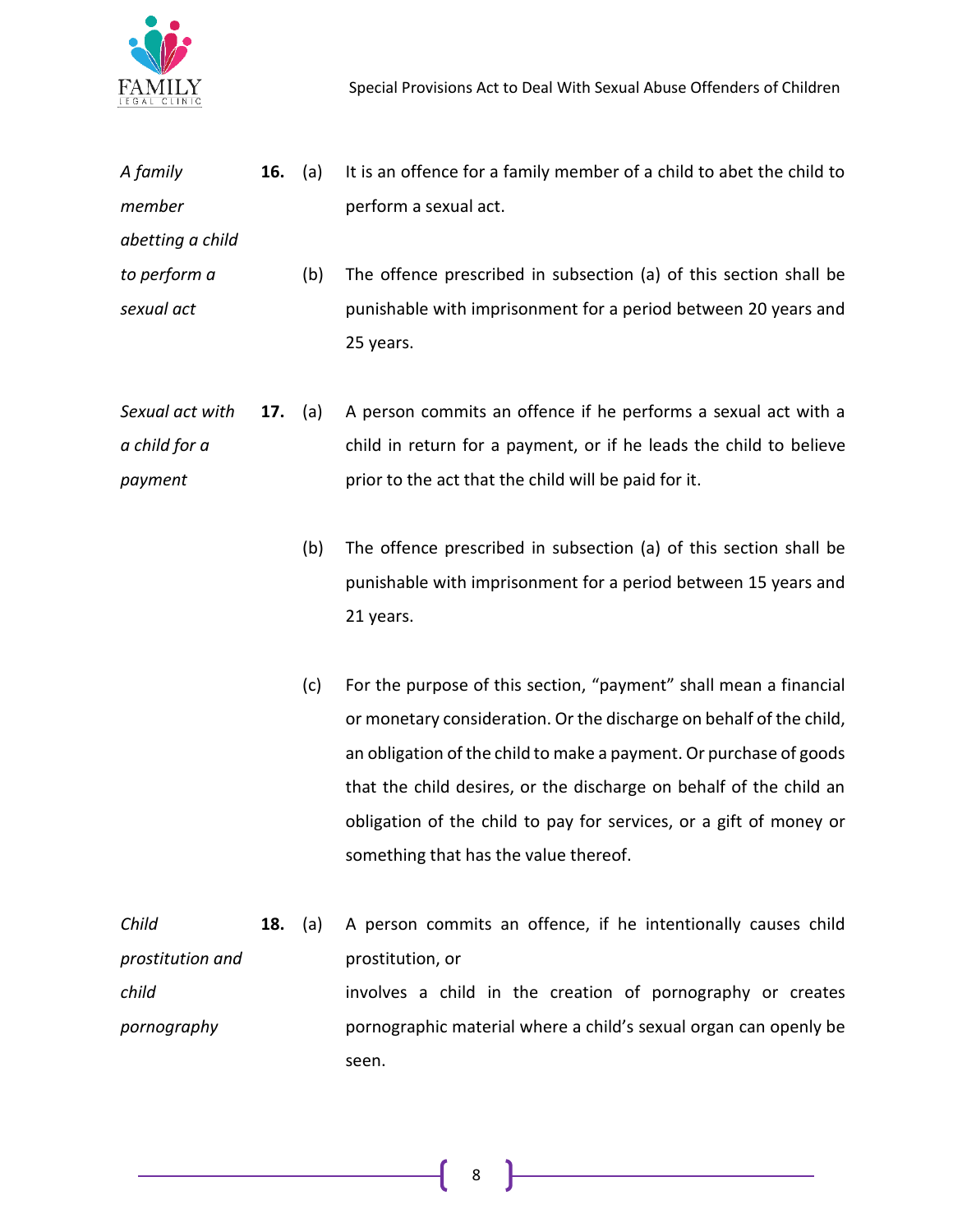

- (b) The offence prescribed in subsection (a) of this section shall be punishable with imprisonment for a period between 20 years and 25 years.
- *Prostitution and production of pornography by force* **19.** (a) A person commits an offence, if he engages a child in prostitution, or in the production of pornography by using force, through control or by restraining the child in a manner that that would deprive the child's liberty.
	- (b) The offence prescribed in subsection (a) of this section shall be punishable with imprisonment for a period between 20 years and 25 years.
- *Sexual acts by causing intoxication* **20.** (a) A person commits an offence if he engages with or causes a child to engage in a sexual act, by administering an intoxicating substance or a substance to stupefy or cause a child to lose free will.
	- (b) For purposes of this section "administering a substance", refers to giving food or drink or any other form of administration of something into the body.
	- (c) The offence prescribed in subsection (a) of this section shall be punishable with imprisonment for 25 years.
- *Entering a house with the intent of*  **21.** (a) It shall be an offence for a person to enter the house or the place where a child is staying, with the intent of performing a sexual act with the child.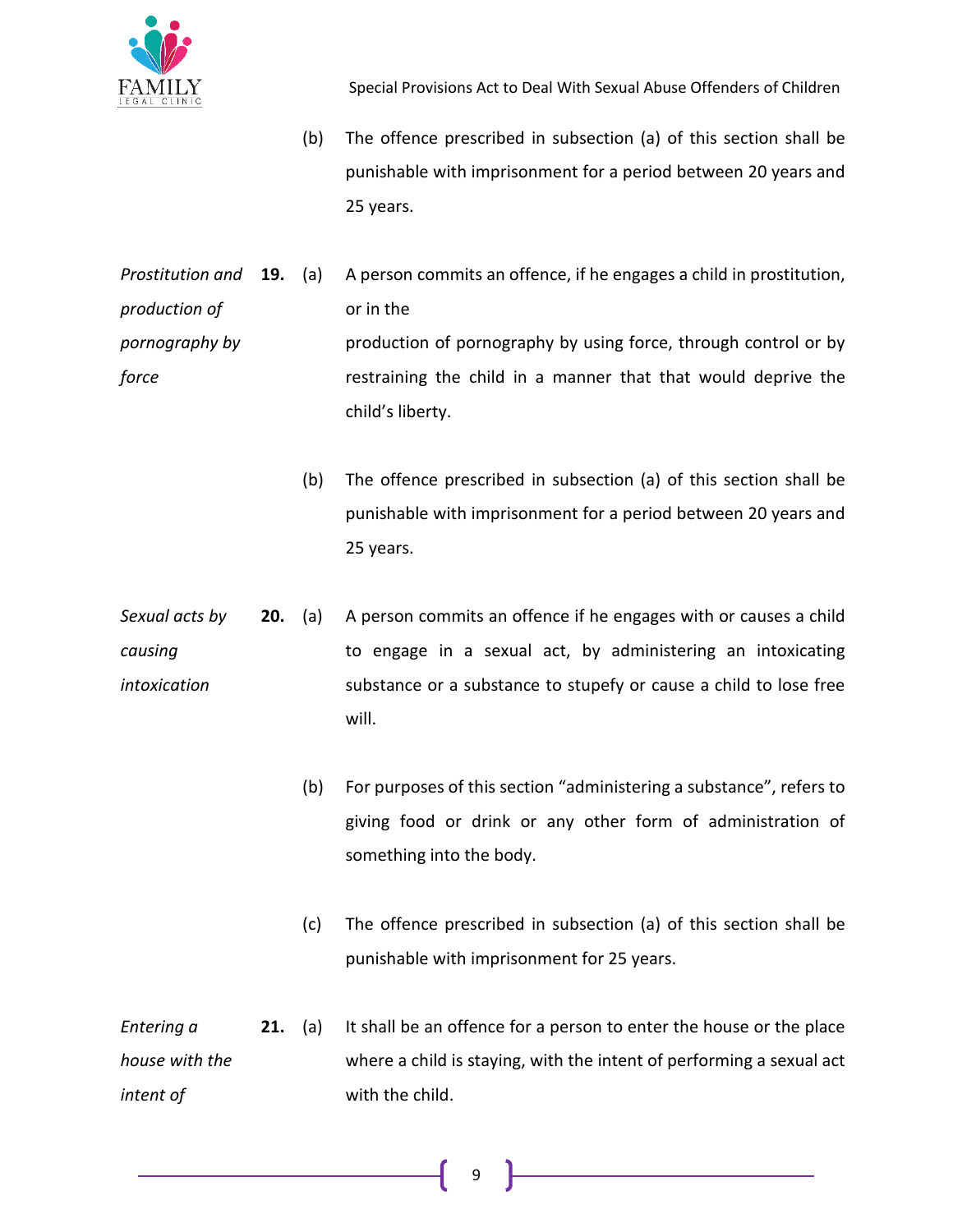

*performing a* 

*sexual act*

Special Provisions Act to Deal With Sexual Abuse Offenders of Children

- (b) For the purpose of this section the definition of "house" or "place" shall include buildings and the space surrounding the building, and also includes land transport vehicles and sea transport vessels.
	- (c) The offence prescribed in subsection (a) of this section shall be punishable with imprisonment for a period between 1 years and 10 years.
- *Displaying a sexual organ* **22.** (a) A person commits an offence if he displays to a child, any part of him which may be construed as his sexual organ, or if he exposes to a child, a sexual organ over his clothing.
	- (b) The offence prescribed in subsection (a) of this section shall be punishable with imprisonment for 3 years.
- *Offence committed by more than one person* **23.** (a) In spite of the differences in the degree of participation, where an offence prescribed under this Act is committed against a child by more than one person collectively, with a collective intention and objective, each person involved shall be deemed to have committed the offence with the child individually.
	- (b) The offence prescribed in subsection (a) of this section shall be punishable with imprisonment for a period between 20 years and 25 years.

# **PART 3**

### **CONSENT**

*Children under 13 years of age* **24.** For purposes of this Act, a child under 13 years of age shall not be deemed to be in a position to give consent to perform a sexual act under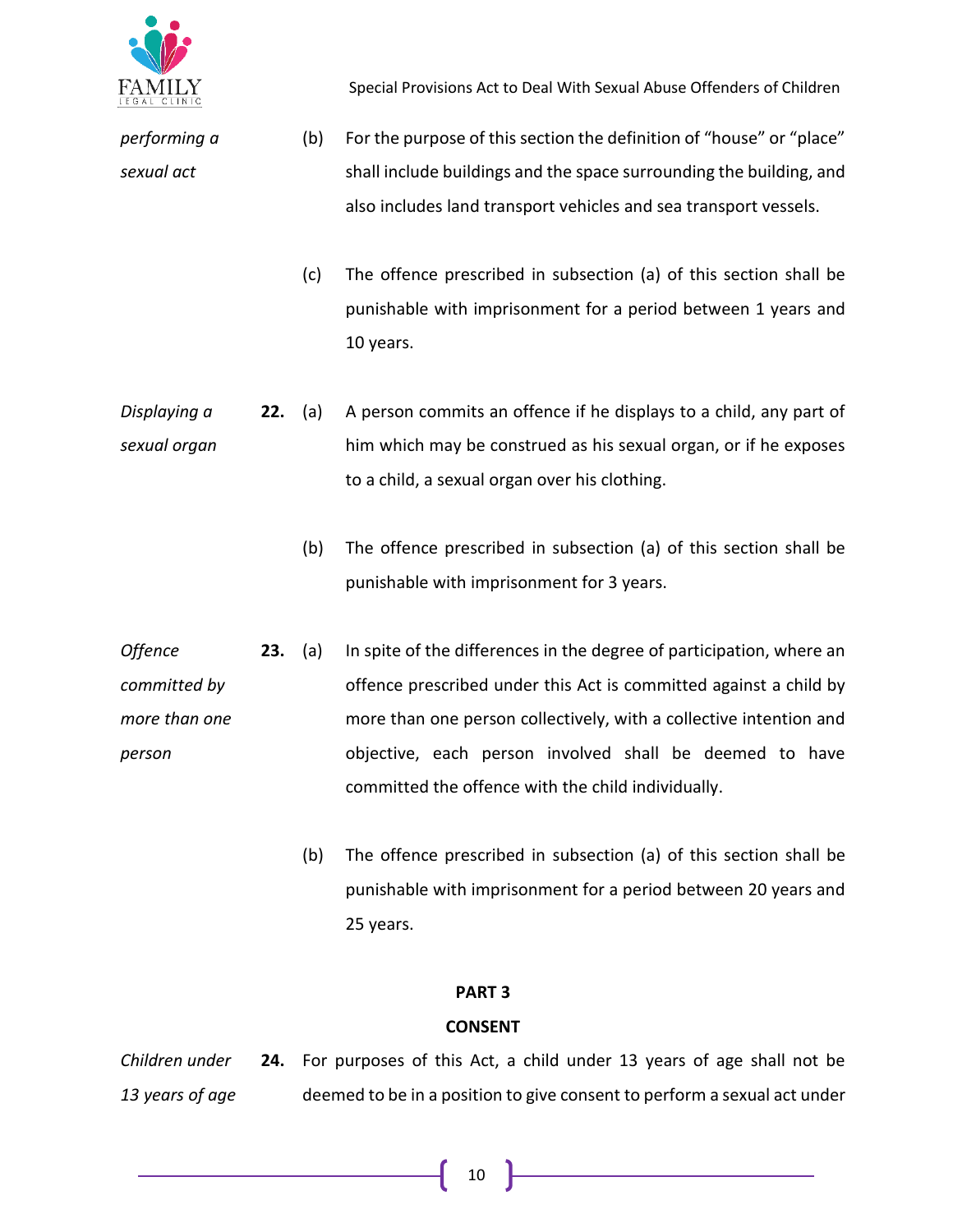

any circumstances. Even where the child consents, for purpose of this Act, such consent shall be considered null and void.

*Children above 13 years of age* **25.** Unless established otherwise, it shall be deemed that a child between the age of 13 and 18 years of age did not give consent to perform a sexual act. Unless established otherwise, it shall be presumed that the sexual act was carried out without the child's consent.

#### **PART 4**

### **WITHHOLDING CERTAIN RIGHTS**

- *Certain constitutional rights to be withheld* **26.** Out of the Constitutional rights available to a person detained or arrested on suspicion under this Act, the rights stipulated in the following sections of this chapter shall be withheld to the extent provided therein.
- Withholding the 27. In spite of the fact that Article 48 (c) of the Constitution has granted the *right to remain silent* right to remain silent, except to establish identity, that right shall not be available to any extent for a person detained on suspicion of an offence under this Act.
- *Withholding the right to liberty during the investigation stage* **28.** In spite of the fact that Article 49 of the Constitution states that no person shall be detained in custody prior to sentencing, unless there is a danger of the accused absconding or not appearing at the trial, for the protection of the public, or potential interference with witnesses or evidence dictate otherwise, this right shall be withheld herewith, in order to facilitate judges to order
	- persons accused of commission of offences under this Act to be detained during investigation and trial stages, and for that purpose it shall be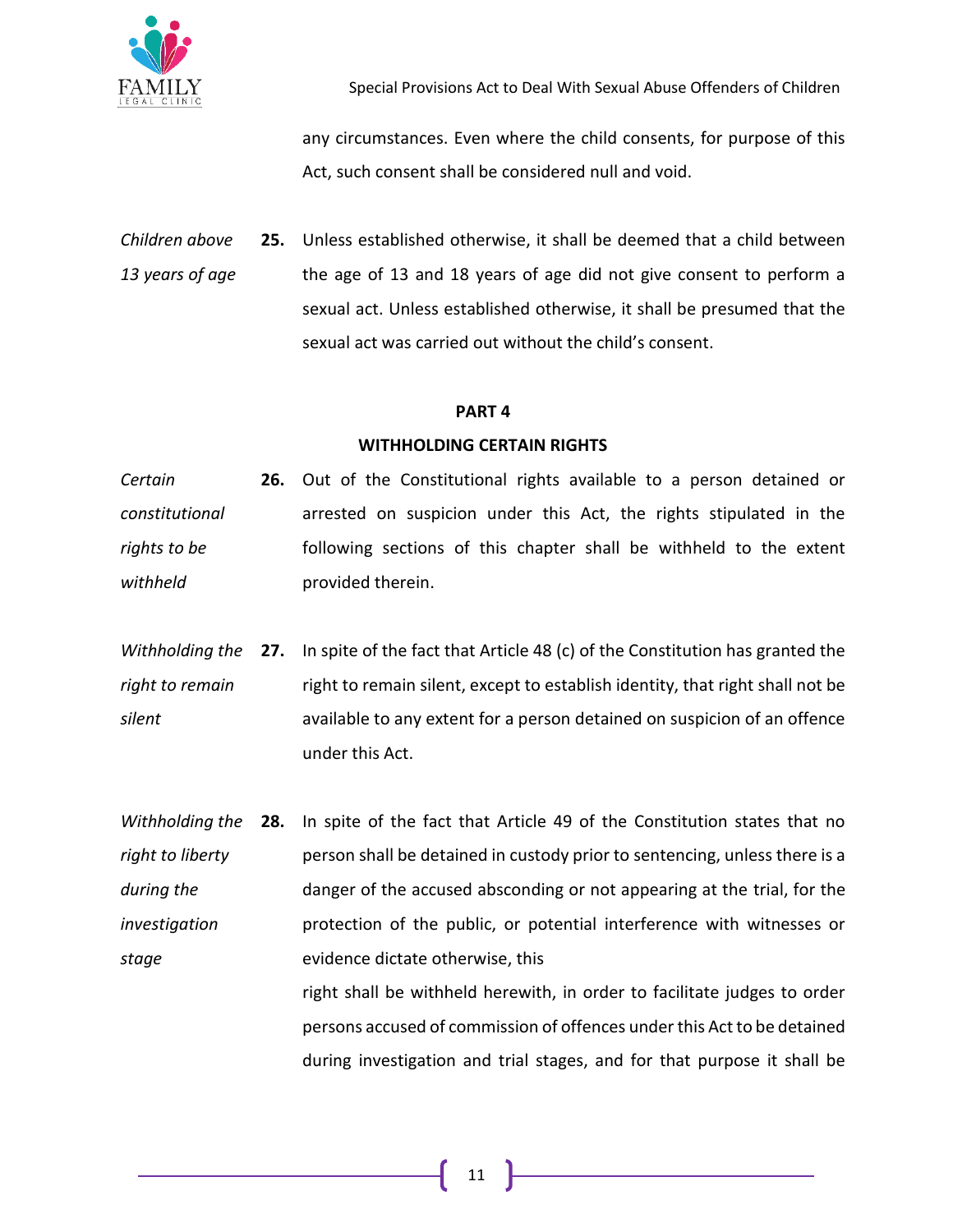

withholding the fundamental rights to the extent stated in this Act.

deemed that the accused poses a danger to the society if released, and the accused will potentially interfere with witnesses or evidence.

| Article 16 of the 29. | (a) | The fundamentals rights stated in sections 27 and 28 of this Act are  |
|-----------------------|-----|-----------------------------------------------------------------------|
| Constitution to       |     | withheld pursuant to Article 16 (b) of the Constitution.              |
| be considered         |     |                                                                       |
| when                  | (b) | In making a determination whether the rights withheld under this      |
| withholding           |     | Act are so withheld pursuant to Article 16 (b) of the Constitution,   |
| rights                |     | the court shall recognize that the 6 grounds stated in Article 16 (c) |
|                       |     | of the Constitution were duly considered by the People's Majlis in    |

# **PART 5**

#### **REMAND**

- *Application for remand* **30.** (a) The Commissioner of Police may request the Prosecutor General to make an application to the court for an order that a person under suspicion of committing an offence prescribed under this Act be kept under remand during investigation and trial stages, where the Police is of the opinion that the special procedures set out under this Act need to be invoked.
	- (b) When a request as stated in subsection (a) of this section is made to the Prosecutor General in writing, signed by the Commissioner of Police, the Prosecutor General shall review the request as per the standards, following which, he shall submit the request to court to obtain the order, as soon as practicable.
- *What needs to be established*  **31.** The Prosecutor General shall establish the following to the court, when making an application under section 30 of this Act: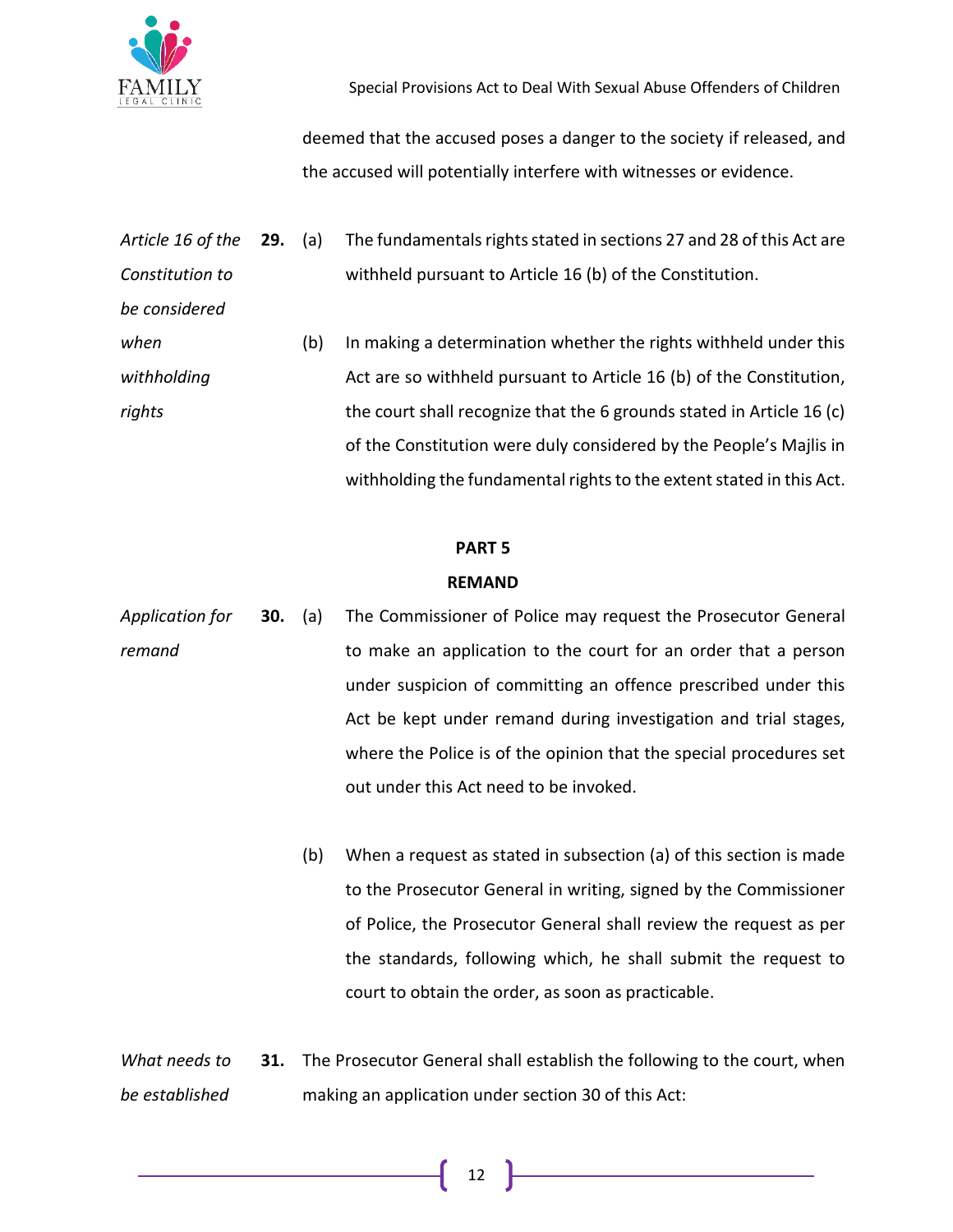

*by the* 

*Prosecutor* 

*General*

Special Provisions Act to Deal With Sexual Abuse Offenders of Children

- (a) the necessity of detention in custody of the accused in order to protect children of the society;
- (b) that unless detained in custody, the accused may repeat such an offence or potentially interfere with witnesses or evidence of the case.
- *Matters to be considered by the court* **32.** The court shall, prior to making an order under section 30 of this Act to detain a person under custody for the duration of the investigation and trial, give due consideration to the following:
	- (a) opinions from experts in the field of health, psychology and psychiatry;
	- (b) offence committed by the accused;
	- (c) age and status of the victim as a result of the offence committed by the accused;
	- (d) whether the offence was committed by a person in a position of trust in relation to the child;
	- (e) whether the accused has in his past been accused of similar offences;
	- (f) the extent of cooperation given by the accused to investigate the offence;
	- (g) criminal record of the accused;
	- (h) degree to which the accused may potentially interfere with witnesses or evidence or repeat similar offence if the accused is not detained for the duration of the investigation and trial;
	- (i) other evidence and circumstantial evidence related to the case.
- *Interim order* **33.** (a) The court shall have the power to make an interim order to detain the suspect during investigation of the offence, for a period not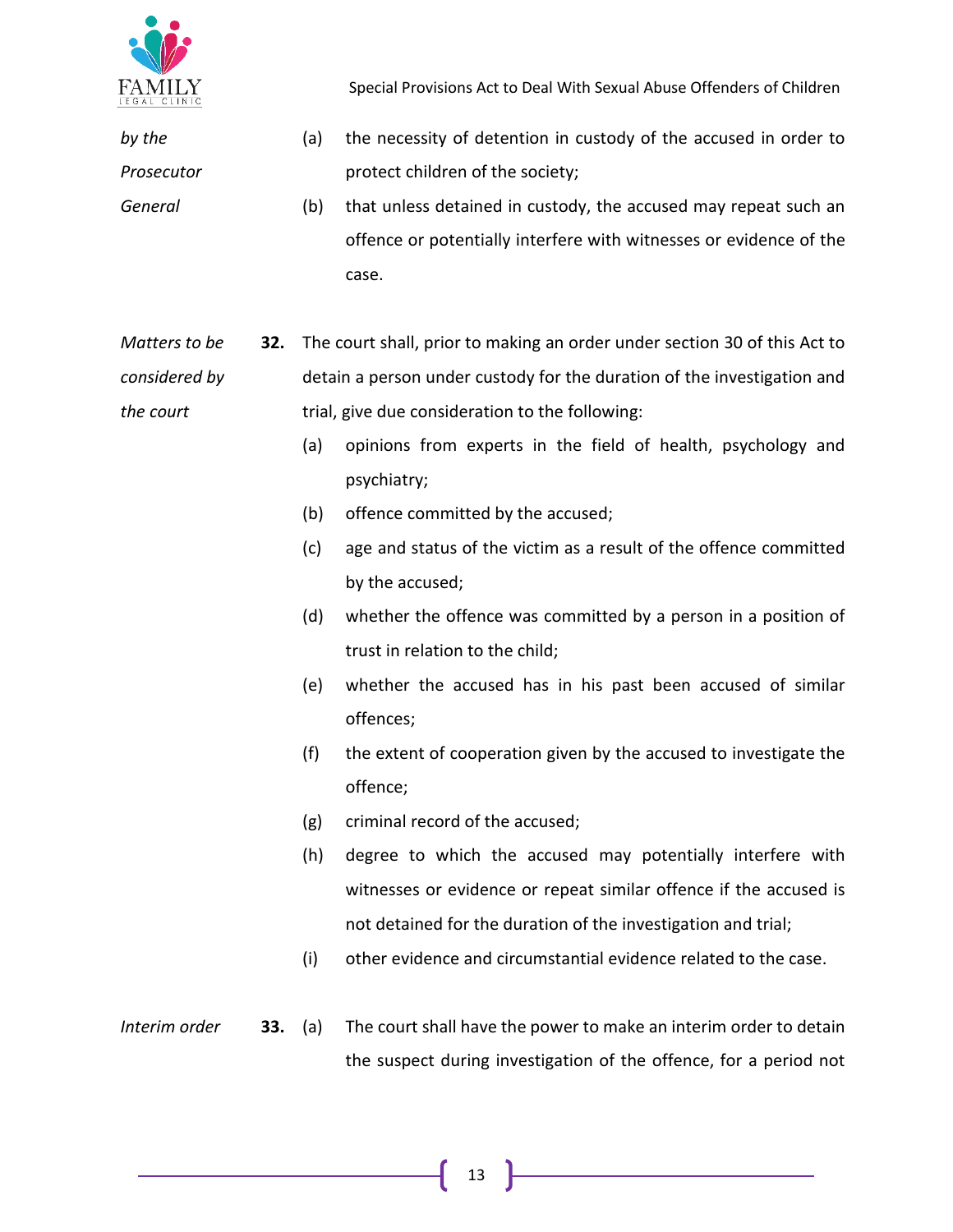

exceeding 30 days, pending a decision of the court where a case has been filed in court pursuant to section 30 of this Act.

- (b) The court may in its discretion, extend the remand of a suspect for a period not exceeding an additional 30 days, where the investigation could not be completed within the initial 30 days with reasonable efforts, during which time the suspect was held in remand.
- (c) The court shall expeditiously hear, within the period extended in subsection (b) of this section and deliver a judgement in the case submitted to court by the Prosecutor General pursuant to section 30 of this Act.

*Requests that may be made by the court* **34.** In deciding a case filed pursuant to section 30 of this Act, the court may appoint a psychiatrist or a child protection worker and ask for reports of their opinion.

- *Remand order* **35.** (a) Where the court deems it necessary, the court may make an order to extend the remand of a suspect pending investigation and trial.
	- (b) The order referred to in subsection (a) of this section may be brought to an end when the first stage of the trial ends, or the court which issued the order rescinds it.
	- (c) Where the court issues an order stipulated in subsection (a) of this section, the grounds on which the court relied to issue the order shall be specified in detail.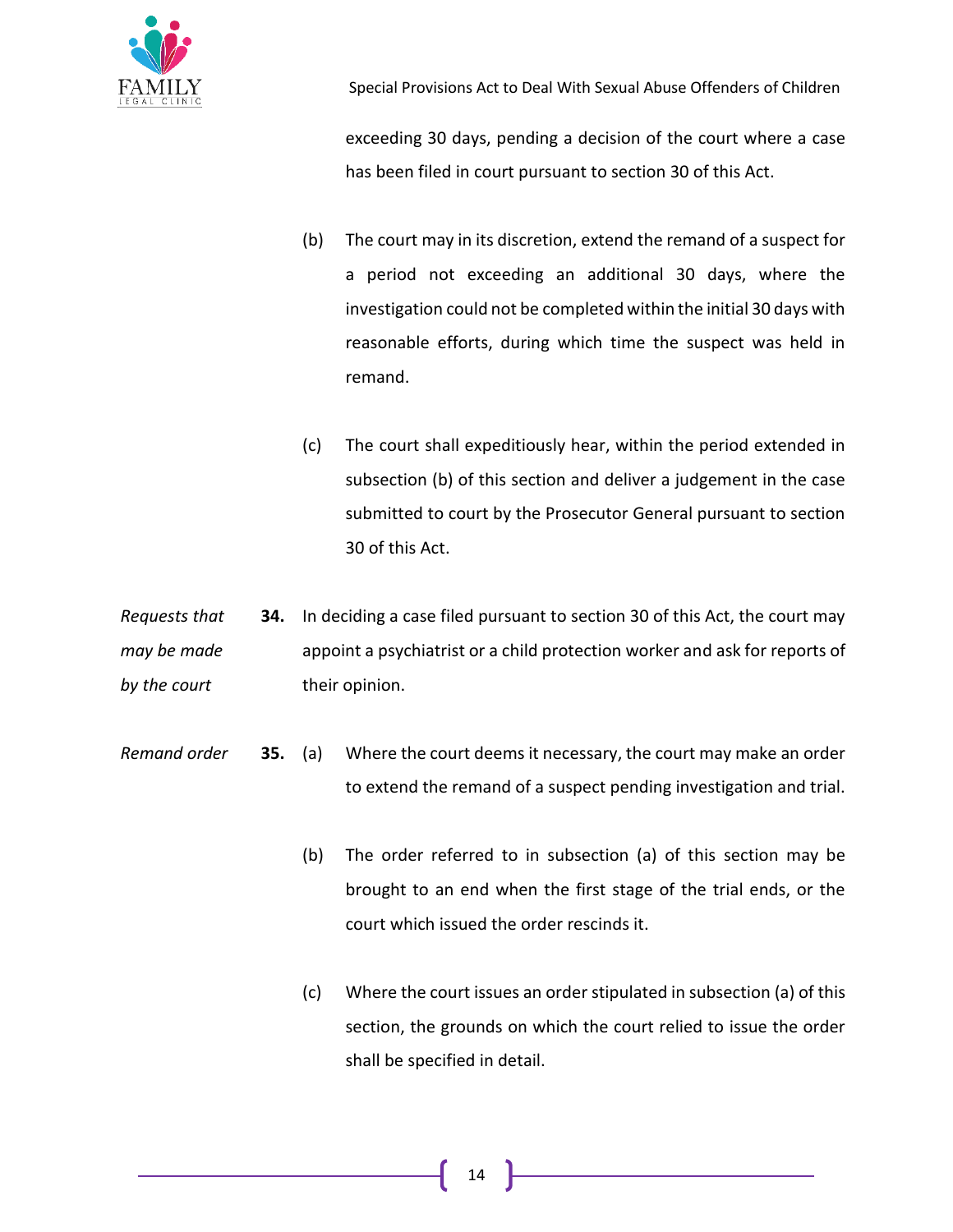

*Review of the order*

- **36.** (a) The court shall review an order made to hold a person in remand pending investigation and trial, where court is of the opinion that the period in which the person is in remand has been too lengthy, or if such a complaint has been made to the court by the person's guardians.
	- (b) The court shall obtain information about the work carried out till date as regards the case, the time spent, and the manner of treatment of the accused in determining a case pursuant to subsection (a) of this section. The information would be obtained in a court setting in the presence of the accused and the Police.
	- (c) In reviewing a case by the court pursuant to subsection (a) of this section, the court may rescind the court order for detention where the court does not see the need for the accused to be detained pending investigation and trial, or the circumstances under which the remand order was issued had changed.

### **PART 6**

### **MONITORING ORDER**

| Application for | <b>37.</b> (a) | The State may request the court to make an order requiring the      |
|-----------------|----------------|---------------------------------------------------------------------|
| a monitoring    |                | State to monitor a person convicted of engaging in sexual acts with |
| order           |                | a child, even after the sentence for the offence have been served,  |
|                 |                | in order to protect the                                             |
|                 |                | society, or another child from harm and to prevent the commission   |
|                 |                | of a sexual act against a child from the offender's family. Where   |
|                 |                | the offender was found to have performed sexual acts with his       |
|                 |                | own children, such a monitoring order may be sought until the said  |
|                 |                | children attain 18 years of age.                                    |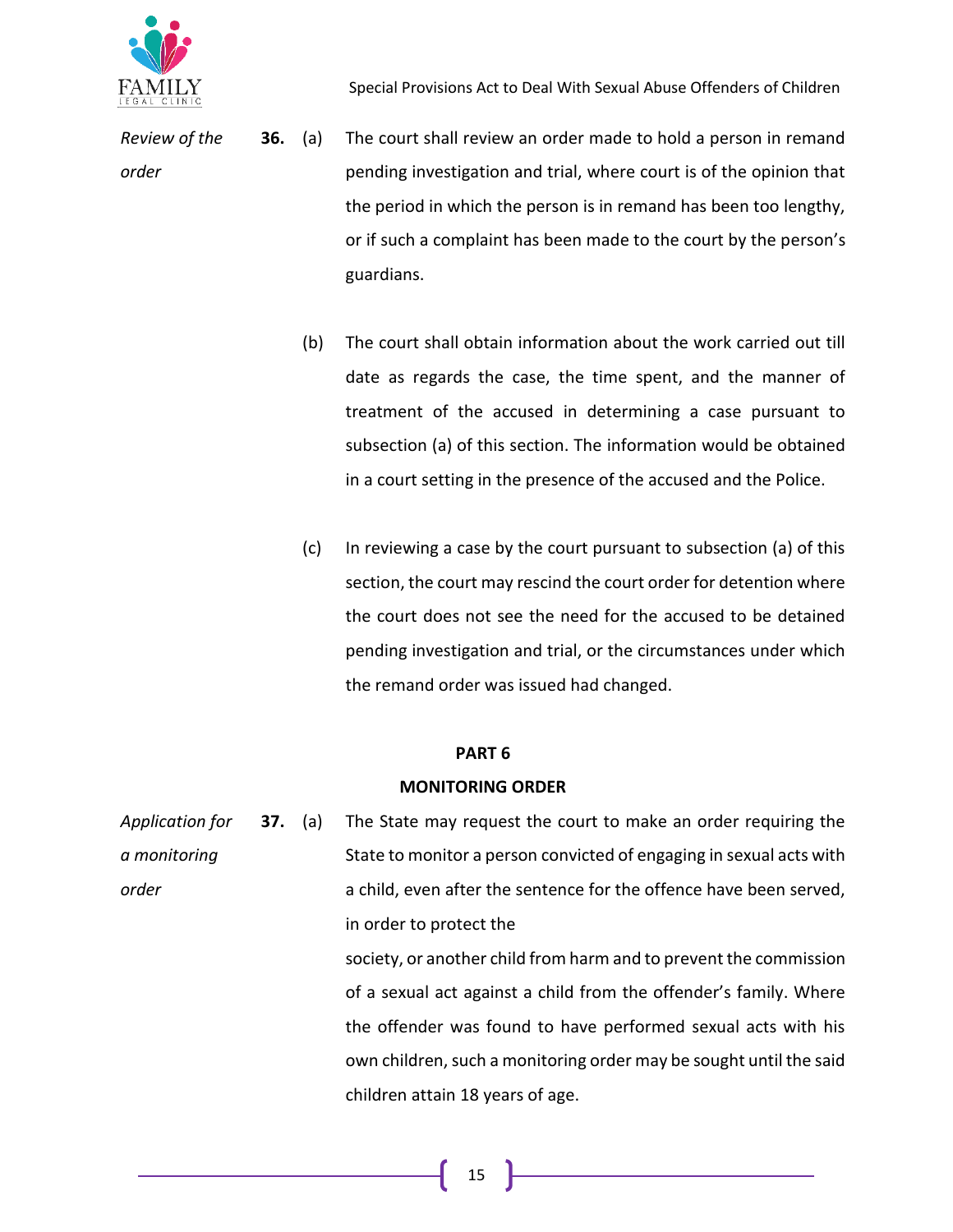

- (b) The Prosecutor General shall make an application for the order provided in subsection (a) of this section, within the last 6 months of the offender' sentence.
- (c) When application for an order stated in subsection (a) of this section is made by the Prosecutor General, he shall submit to court a document by a certified psychologist, or a psychiatrist, or a doctor, stating that there is a possibility of the offender repeating the offence.
- (d) The Prosecutor General shall, within 7 days from the date the case is filed in court, deliver to a copy of the case to the offender and his guardian.
- (e) The Prosecutor General shall also deliver to the offender and his guardian, copies of any evidence, or documents, or any other information that are prepared to be submitted to court in a case proceeding under subsection (a) of this section.
- *Making a determination after a*  **38.** (a) The court shall make a determination as regards the monitoring order within 45 days, when an application for such an order is made pursuant to section 37 of this Act.

*monitoring* 

*order is sought* (b) Where the court feels that the most befitting and preferred position with regard to the case is to make an order on the State to monitor the offender, the court may order that the opinion of the following persons with regard to the accused be obtained and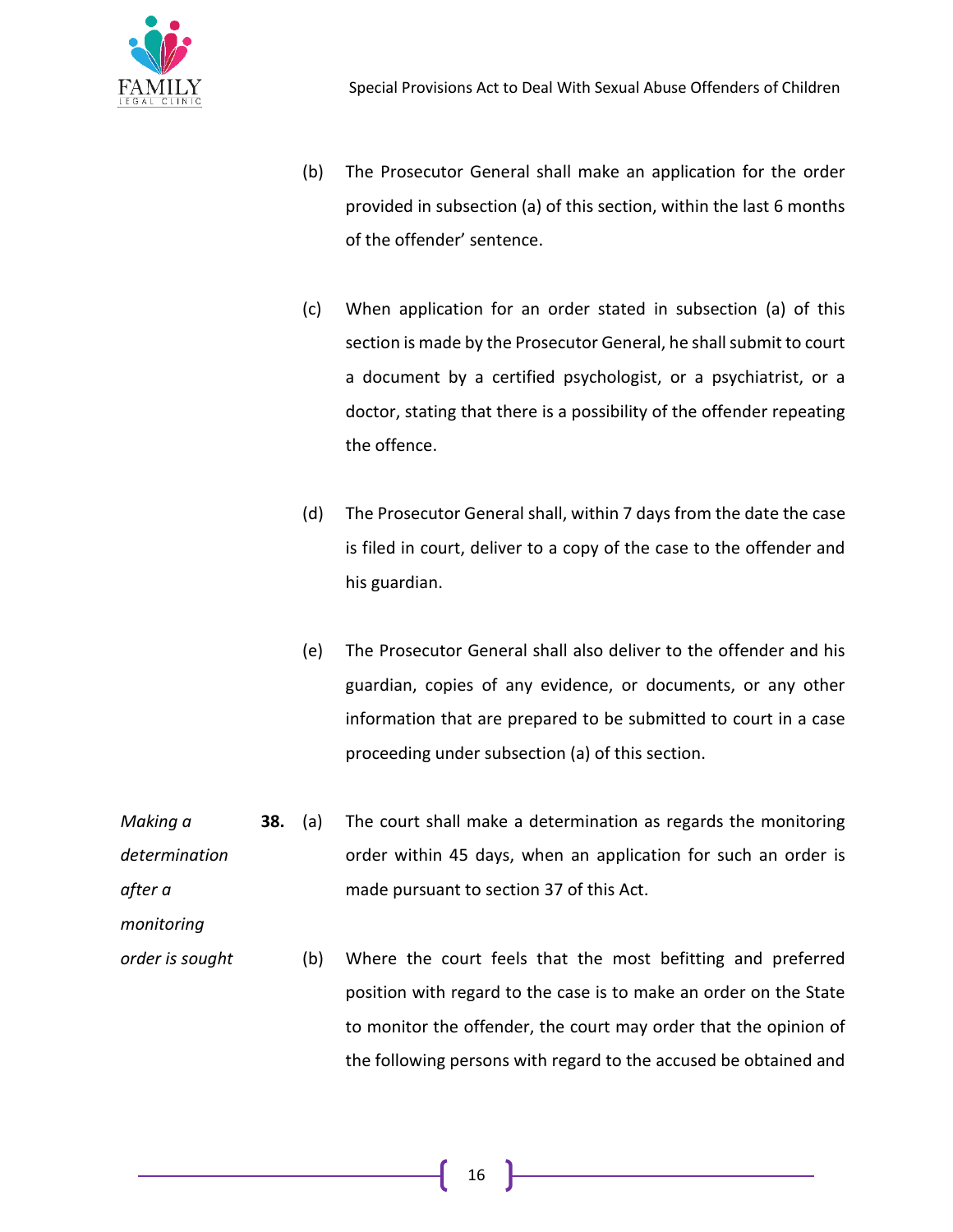

submitted to court. Furthermore, the court may order the accused to cooperate in the work carried out by such persons.

- (1) two psychiatrists and a criminologist;
- (2) two psychologists and a criminologist;
- (3) a psychiatrist, a psychologist and a criminologist;
- (4) two psychiatrists, two psychologists and a criminologist;
- *To issue an order or not* **39.** (a) The case shall be brought to an end where the statements given by the persons specified in section 38 (b) does not reflect that the offender is likely to repeat such an offence, and such an order shall not be made.
	- (b) The court may order the State to monitor the offender under certain guidelines for a period not exceeding 3 years, where the statements given by the persons specified in section 38 (b) states that they are of the opinion that the offender may commit another offence.
	- (c) The State shall have the discretion to act in the manner stipulated by section 37 of this Act 6 months prior to expiry of the 3 years, where an order is made under subsection (b) of this section.
- *Matters to be considered in making an order* **40.** In addition to the matters considered by the court in the ordinary course, the following matters shall be considered prior to making a monitoring order of offender under section 38 of this Act:
	- (a) maintaining the safety of the society;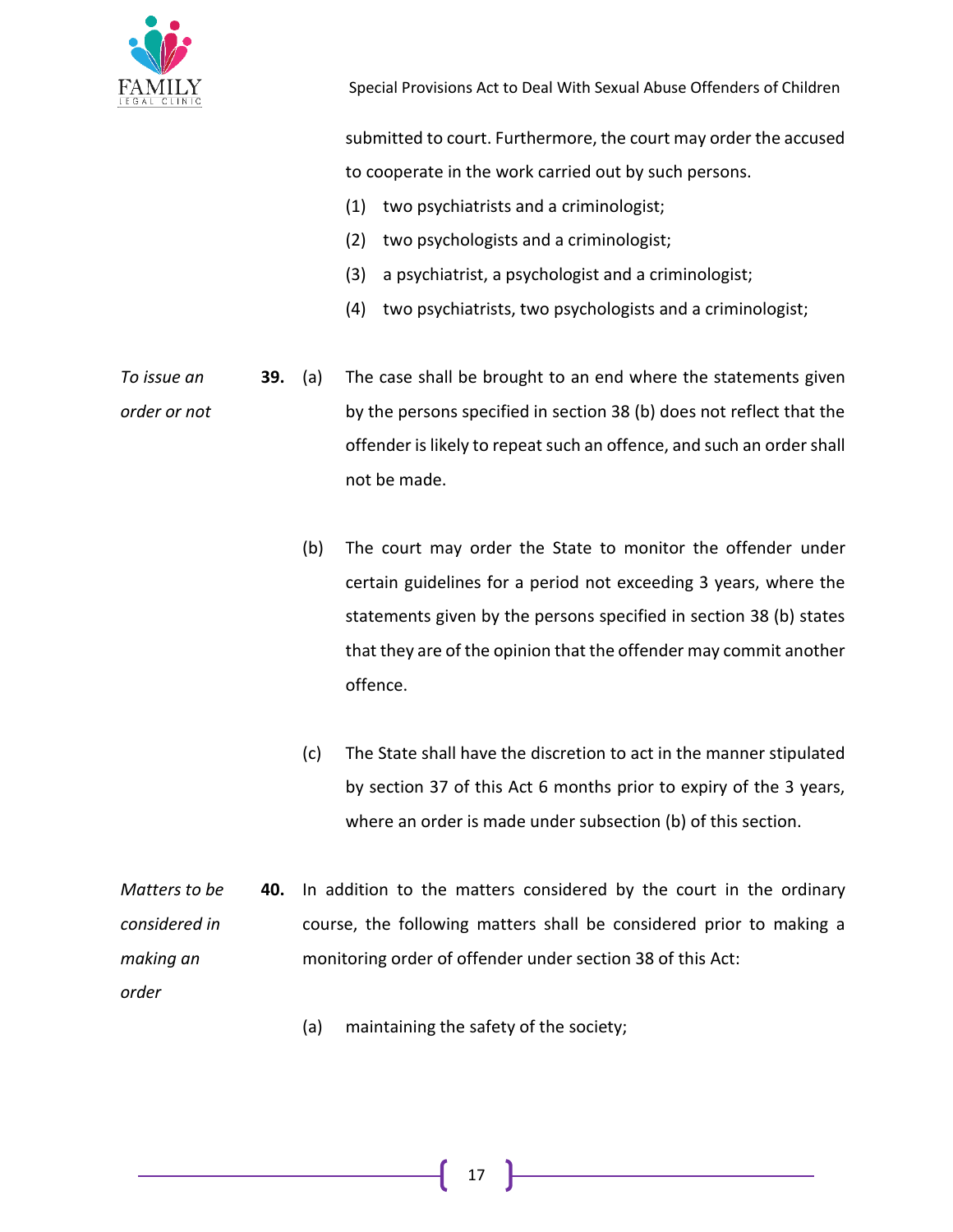

- (b) information that can be derived from the statement of psychiatrists or psychologists or the criminologist appointed by the court;
- (c) extent of cooperation given by the offender to persons appointed by the court;
- (d) findings of the psychiatrists or psychologists or the criminologist;
- (e) recidivism of the offender, and persons who had committed similar offences through review of their history, dates and general statistics of such persons;
- (f) whether the offender has participated or has requested to participate in a rehabilitation program in an effort to make amends, or if participated in a similar program, the level of participation in the program;
- (g) criminal record of the offender;
- (h) Other factors which may corroborate the likelihood of him repeating a sexual offence.
- *Commencement of monitoring order* An order of court to monitor an offender pursuant to section 30 (b) shall be effective, from the date the order was made or upon expiration of the period of detention, whichever comes last.
	- (b) The order stated in subsection (a) of this section shall come to an end upon expiration of the period given on the order.
	- (c) A corrections officer nominated by the authority mandated with matters related to prisoners shall implement the order on behalf of the State, after an order has been made under subsection (a) of this section.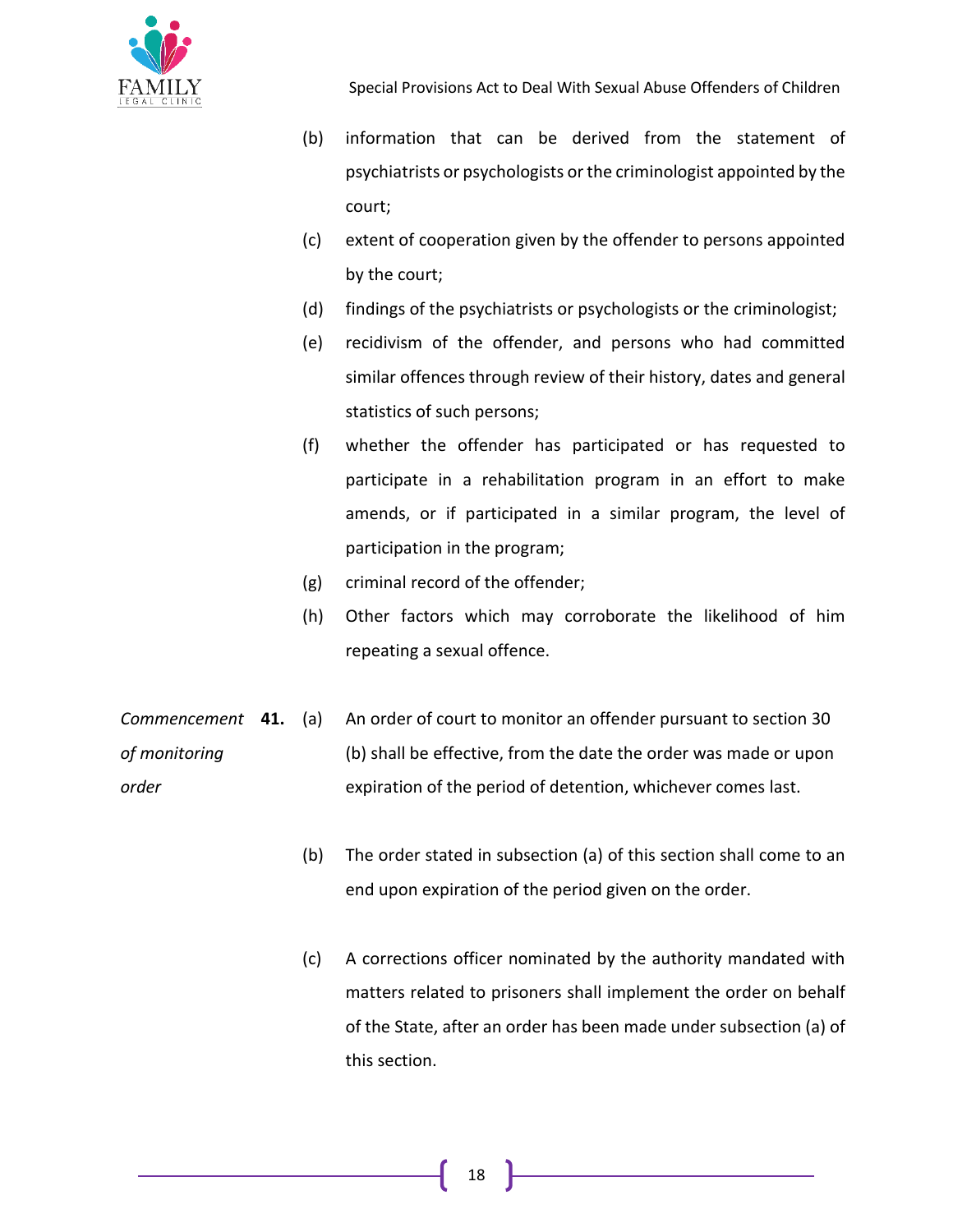

*Conditions in the monitoring order* **42.** A monitoring order may be made by the court inclusive of any of the following condition or conditions. The court may further order that the offender abide by those conditions.

- (a) visits to the offender's house, on a specified time, for a specified duration by the correction officer assigned to the offender;
- (b) the offender to meet with the correction officer assigned to the offender, at specified periods;
- (c) to inform the correction officer of any changes to the address of the offender;
- (d) offender to participate in a rehabilitation or treatment program prescribed by the court or the authority mandated to look after prisoners;
- (e) offender not to attend certain places or to be seen at certain places;
- (f) offender not to live in a certain place;
- (g) offender not to meet certain persons;
- (h) prohibit contact with certain persons or persons of certain categories;
- (i) offender not to perform certain acts or certain types of acts;
- (j) offender not to engage in certain kinds of employment or forbid engaging in certain types of employment;
- (k) prohibit change of name.
- *monitoring*  **43.** (a) Breaching a monitoring order or a condition therein, shall be an offence.

*order*

*Breach of* 

(b) A person found guilty of such an offence shall be punished with imprisonment for a period not exceeding 2 years.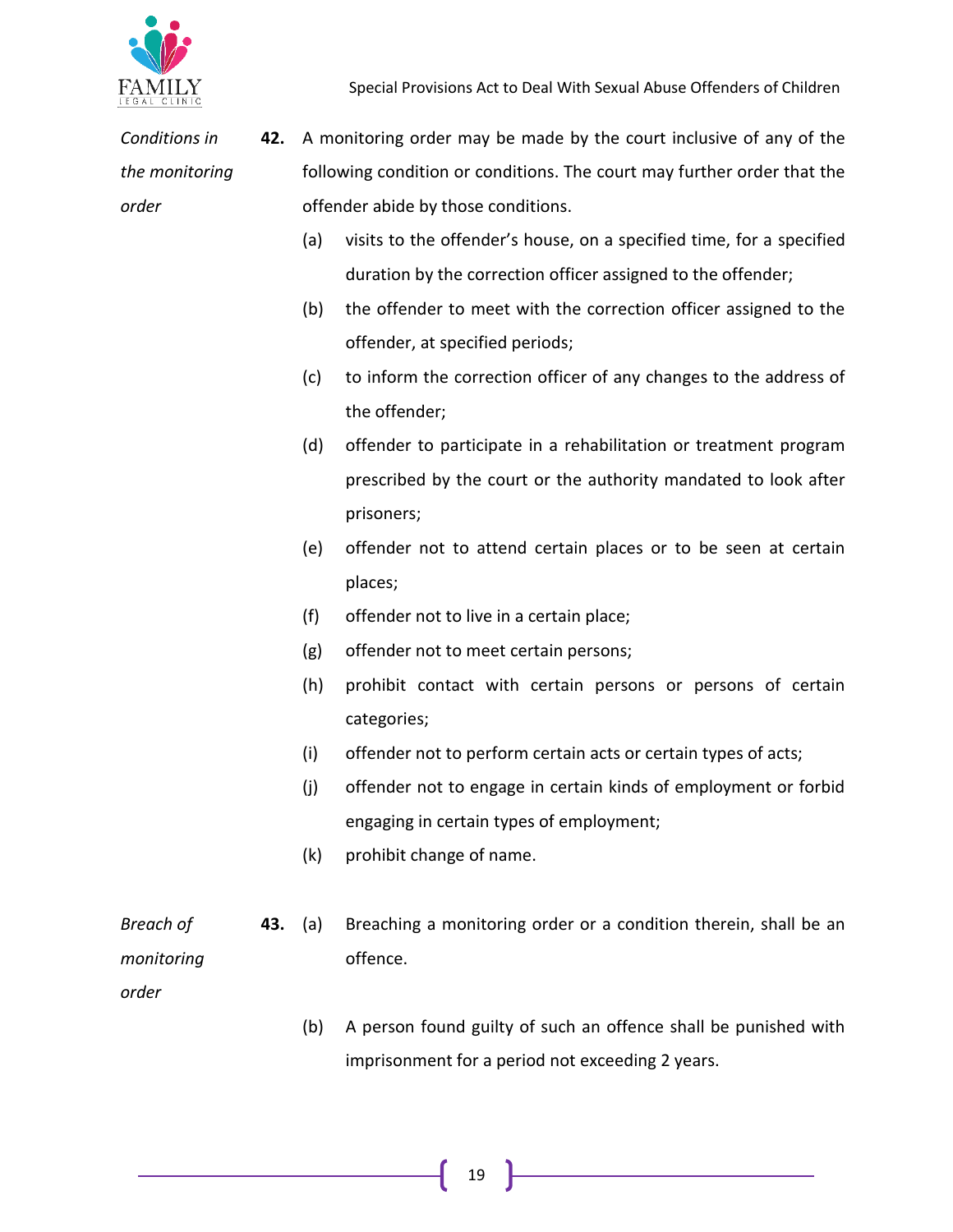

*Responsibilities of psychiatrists* **44.** Any psychiatrist appointed to make an assessment of the offender or a suspect under this Act shall include the following in his report:

- (a) the likelihood of the offender or suspect performing a sexual act with a child, if he is not monitored within the monitoring system;
- (b) reasons for the psychiatrist's opinion.
- *Seeking and receiving information* **45.** (a) The authority mandated with affairs of offenders shall provide health reports, psychiatric reports, reports prepared by detention centres and any other reports or information deemed important to carry out the work of a psychiatrist, when requested to do so for purposes of compilation of reports pursuant to this Act by the psychiatrist.
	- (b) It is an obligation of a person in possession of information required as per subsection (a) of this section to provide such information when requested to do so, pursuant to this Act.
	- (c) Obligations to uphold confidentiality under any law shall not be applicable when carrying out duties pursuant to this Act to the extent required for attaining purposes of this Act.

### **PART 7**

### **GUIDELINES RELATED TO TRIAL**

- *Rights relating to trial* **46.** The offender or the suspect shall have no bar under any section of this Act, to the following rights afforded to him during trial:
	- (a) right of the offender to defend himself on his own or through a legal counsel;
	- (b) present witnesses;
	- (c) testify;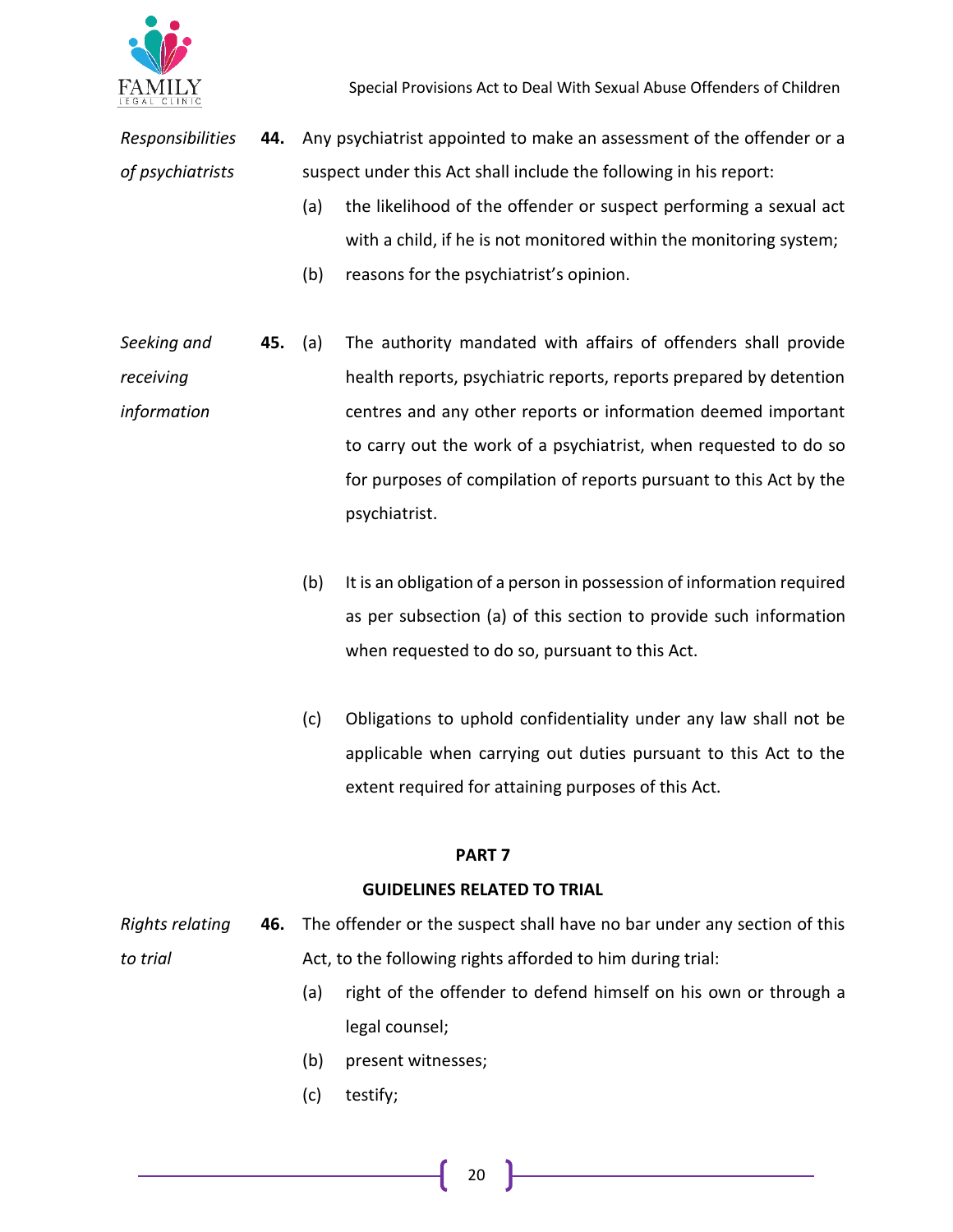

- (d) cross-examine a witness presented by party, through the judge;
- (e) submission of other documents to be presented to court;
- **47.** The standard of proof for a criminal offence stated in another law shall not apply when charges are filed under this Act or, when establishing offence stated in this Act or in establishing the performance of a sexual act with a child where at least 5 types of evidences are available from the following types of evidences. Where the 5 types of evidences are available, such evidence shall be deemed to constitute sufficient evidence to establish the offence beyond reasonable doubt as stipulated in Article 51 (a) of the Constitution.
	- (a) an official document which establishes that a sexual act was performed with a child;
	- (b) results of scientific investigations;
	- (c) statements of eye witnesses;
	- (d) evidence obtained from investigations and forensic clues;
	- (e) evidence from video records;
	- (f) statement given by the child to the child's parents, or relatives, or friend, or doctor, or health worker, or psychologist, or psychiatrist or police officer involved in the investigation, or a child protection worker, within a short period or duration from commission of the act;
	- (g) statement of the child's account of what happened to the child and how the events occurred;
	- (h) the child's narration of the events where a long time had not elapsed between the time of the event and the narration, and there being no grounds to believe that slander is being uttered against a person;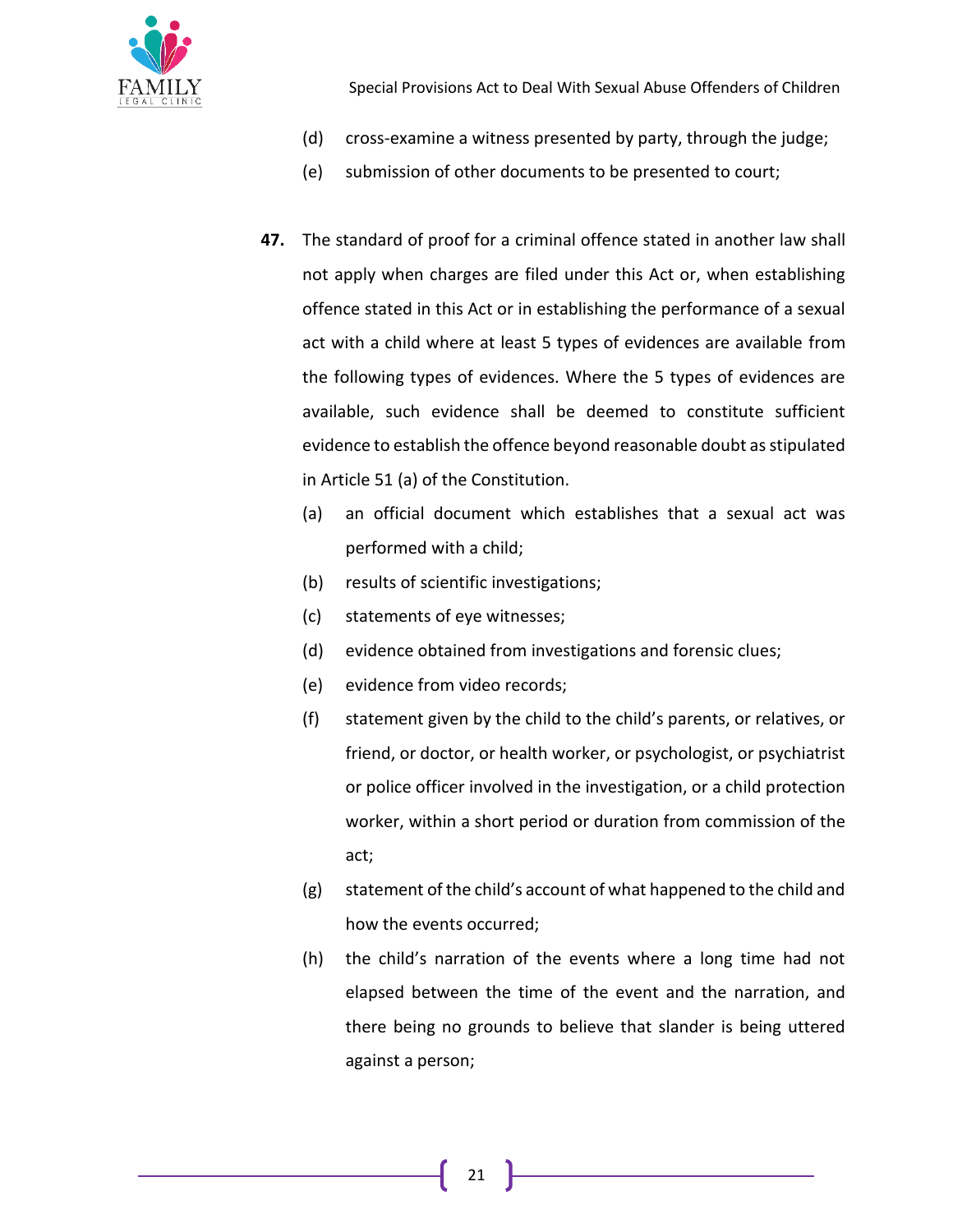

- (i) Corroboration between the child's statement and medically established physical injury, and findings of forensic investigation;
- (j) the person who performed a sexual act with the child being a person who has performed a sexual offence in the past;
- (k) physical evidence;
- (l) child's account of the events when interviewed by the investigators;
- *Obtaining a child's testimony* **48.** Where testimony of a child is needed for purposes of this Act, testimony of the child shall be obtained through an interview which shall be filmed. The interview shall take place out of court and trial proceedings and the police station and be carried out in a familiar environment for the child, in the presence of familiar or trusted persons to the child. Furthermore, where the child has a disability, the interview should be filmed and carried out in the presence of a trusted or familiar person to the child, in addition to a person qualified to translate what the child narrates.

### **PART 8**

### **GENERAL PRINCIPLES**

- *Free from legal responsibility* **49.** A person who carries out an act stipulated in this Act, as stipulated herein, in good faith, without intention to harm another, and with the intention of enforcing this Act, shall not bear any responsibility as regards his acts or omissions.
- *Nonapplicability of parole and bail* **50.** The principles of parole or bail shall not be applicable to a person detained under this Act.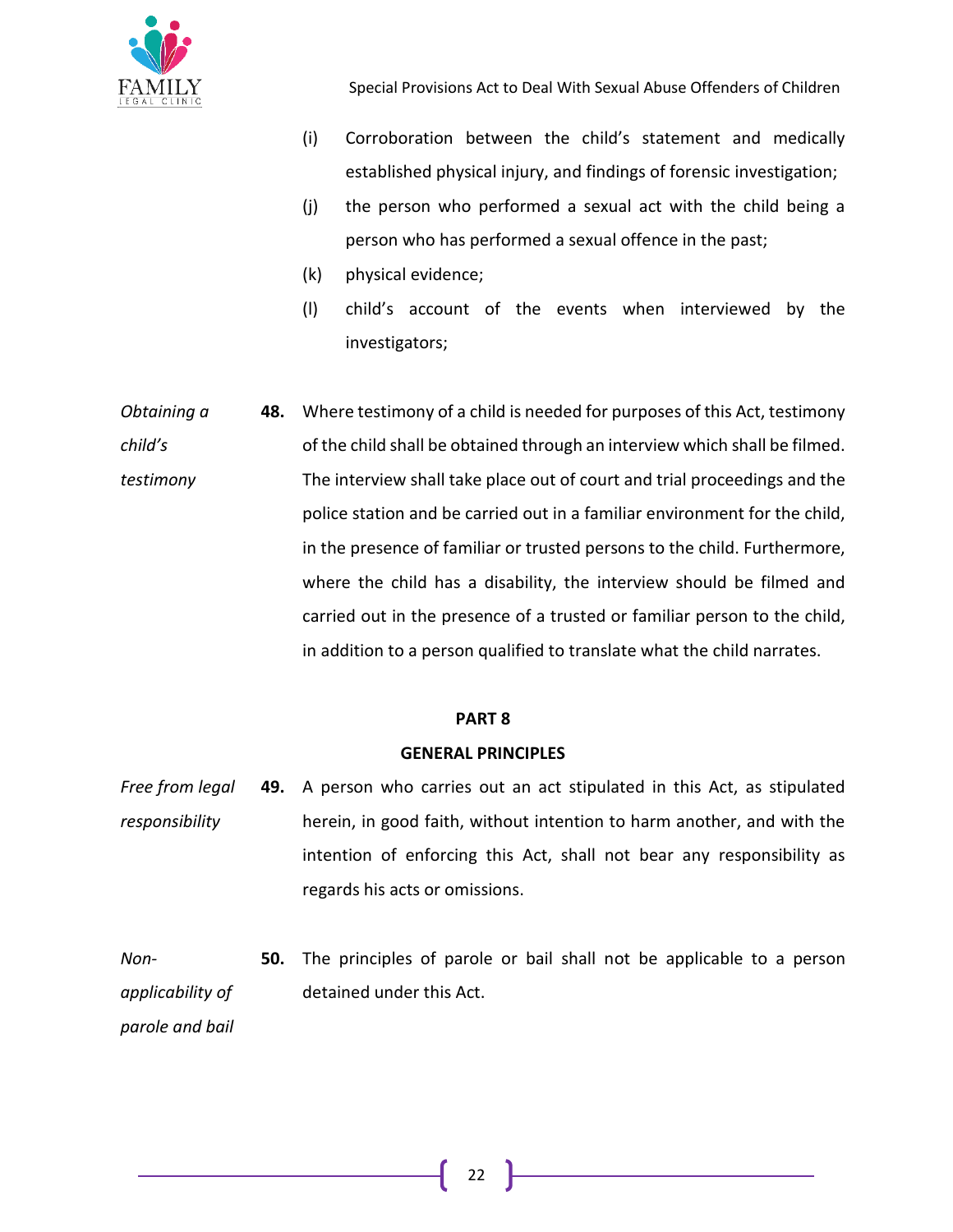

- *Compensation* **51.** (a) A separate civil lawsuit may be filed in court to recover monetary compensation for physical injuries suffered by the child, costs incurred for medical treatment needed for recovery, the psychological trauma caused and the terrifying ordeal suffered by the child, where it is proven that a person has performed a sexual act with a child.
	- (b) The decision of the court establishing guilt of the offender shall be sufficient proof to establish a case stated in subsection (a) of this section.
- *Categories of compensation* **52.** (a) The separate categories of compensation that may be sought in a civil lawsuit filed under section 51 of this Act include the following:
	- (1) physical injuries suffered by the child;
	- (2) compensation for costs incurred due to expenditure for the physical injuries suffered by the child;
	- (3) compensation for psychological trauma suffered by the child;
	- (4) compensation for damage caused as a result of the terrifying ordeal suffered by the child;
	- (5) compensation for damage caused to the child's standing in society at a young age.
	- (b) The court shall have due regard to the following when determining the quantum of damages to be awarded to the child in a lawsuit filed under subsection (a) of this section.
		- (1) age of the child;
		- (2) prospects of the child to pursue an education;
		- (3) prospects of the child to be a responsible citizen;
		- (4) extent of psychological injuries caused to the child;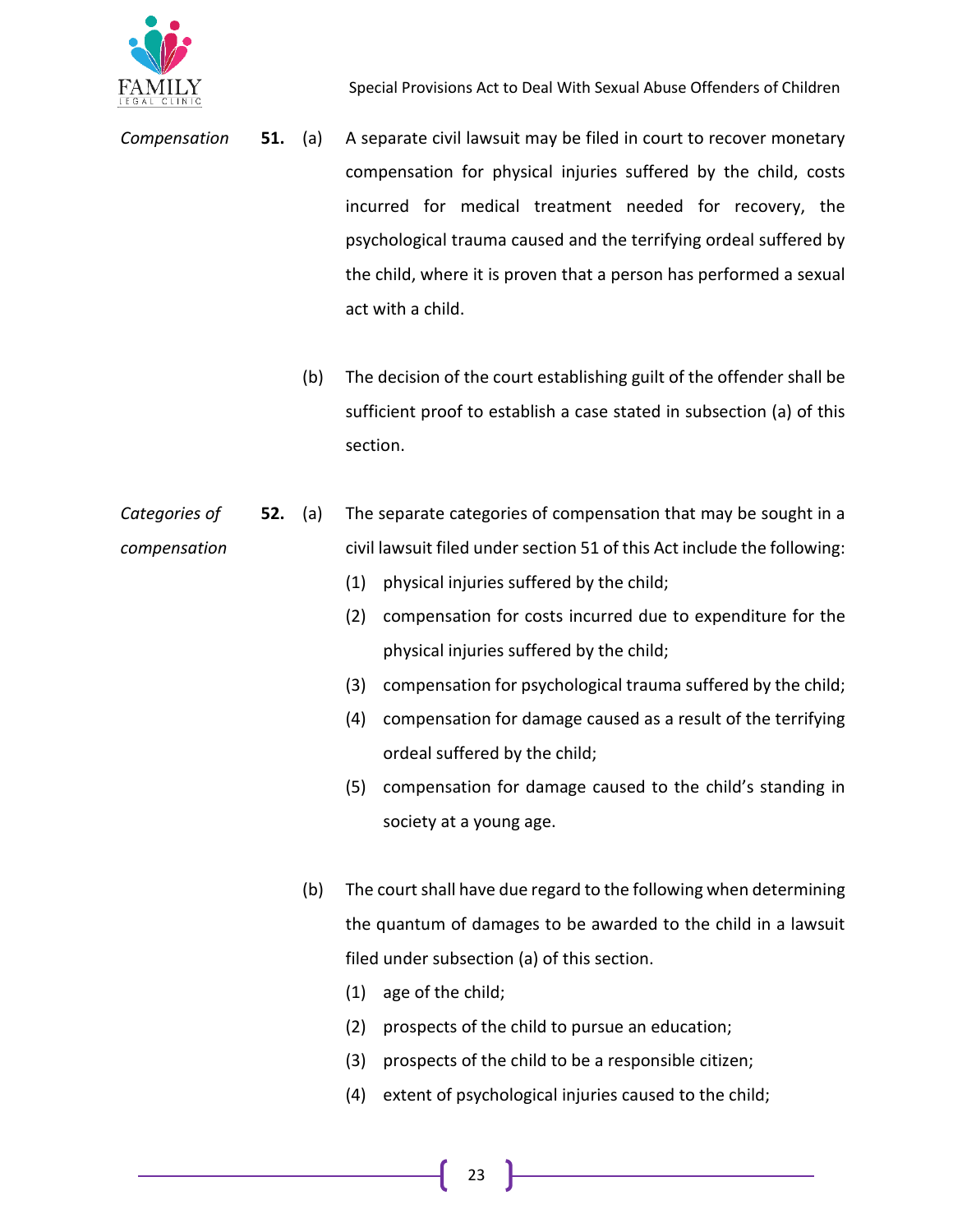

- (5) expenses that will have to be incurred for the child to lead a normal life;
- (6) financial capabilities of the child's guardians or custodians to spend on the child;
- (7) the social standing of the child's family in the society;
- (8) the standing of the child in the society.
- *Failure to report* **53.** (a) It shall be an offence for a person not to report to the police, information about an offence prescribed under this Act taking place, having taken place or about to take place.
	- (b) The offence prescribed in subsection (a) of this section shall be punishable with imprisonment for a period between 6 months and 3 years.
- *Non-disclosure* **54.** This Act does not permit disclosure of information about a child against whom an offence prescribed under this law had been committed, by either an authority in possession of the information or the media. The proceedings of cases submitted pursuant to this Act shall not be held publicly.
- *Counseling* **55.** The State shall, at its expense and in a manner organized by it, provide counseling services required to support a child to become a responsible citizen, and to relieve potential psychological distress caused to a child, against whom an offence prescribed under this Act had been committed.
- *Financial assistance* **56.** The State shall provide financial assistance in a manner prescribed by it to the parents or guardians of a child against whom an offence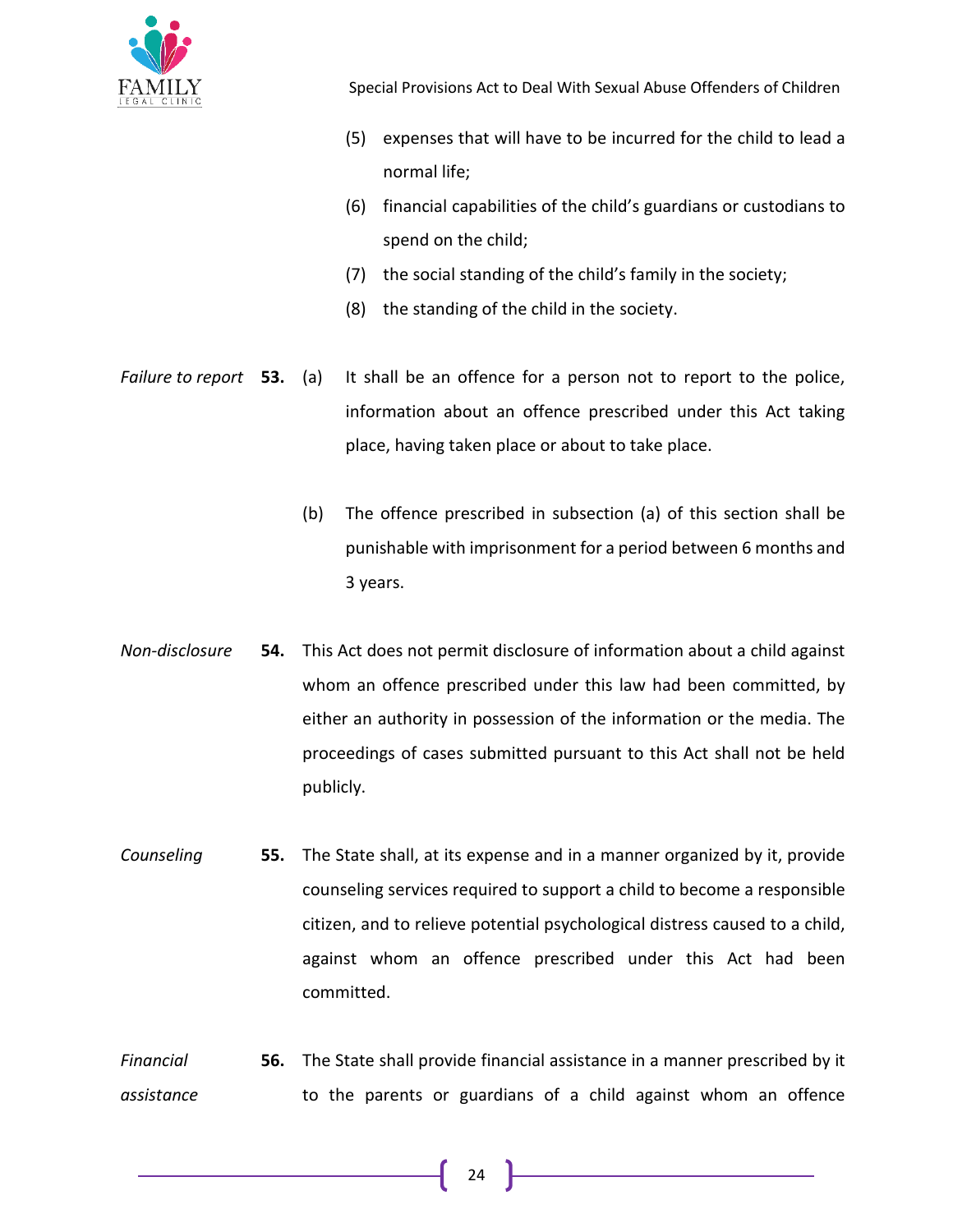

prescribed under this Act had been committed, where financial assistance is required by the parents or guardian for the child's upbringing.

- *Publishing offender registry* **57.** State authority responsible for the protection of children shall publish and make available to the public, information of offenders who had committed offences prescribed under this Act. In this regard, for the safety and protection of other citizens from offenders, and to eliminate possibilities for repetition of such offences, complete information about the offenders shall be published in an internet website providing easy access to the information, and a mechanism shall be established to identify offenders by their national identification numbers via short message service (S.M.S).
- *Making and enforcing regulations* **58.** The Attorney general shall make and enforce the Regulations that need to be made under this Act. Such Regulations shall be published 6 months from the date this Act comes into force.
- *Entry into force* **59.** This Act shall come into force from the date it is published in the gazette of the government of Maldives, after it has been passed and duly ratified into law.
- *Interpretation* **60.** The following words and terms shall have the following meanings ascribed to them, unless stated otherwise in this Act:
	- (a) "**Person**" means a person who has attained 18 years of age, and is of sound mind;
	- (b) "**Child**" means a person who has not attained the age of 18 and includes newborns. Persons with special needs suffering from